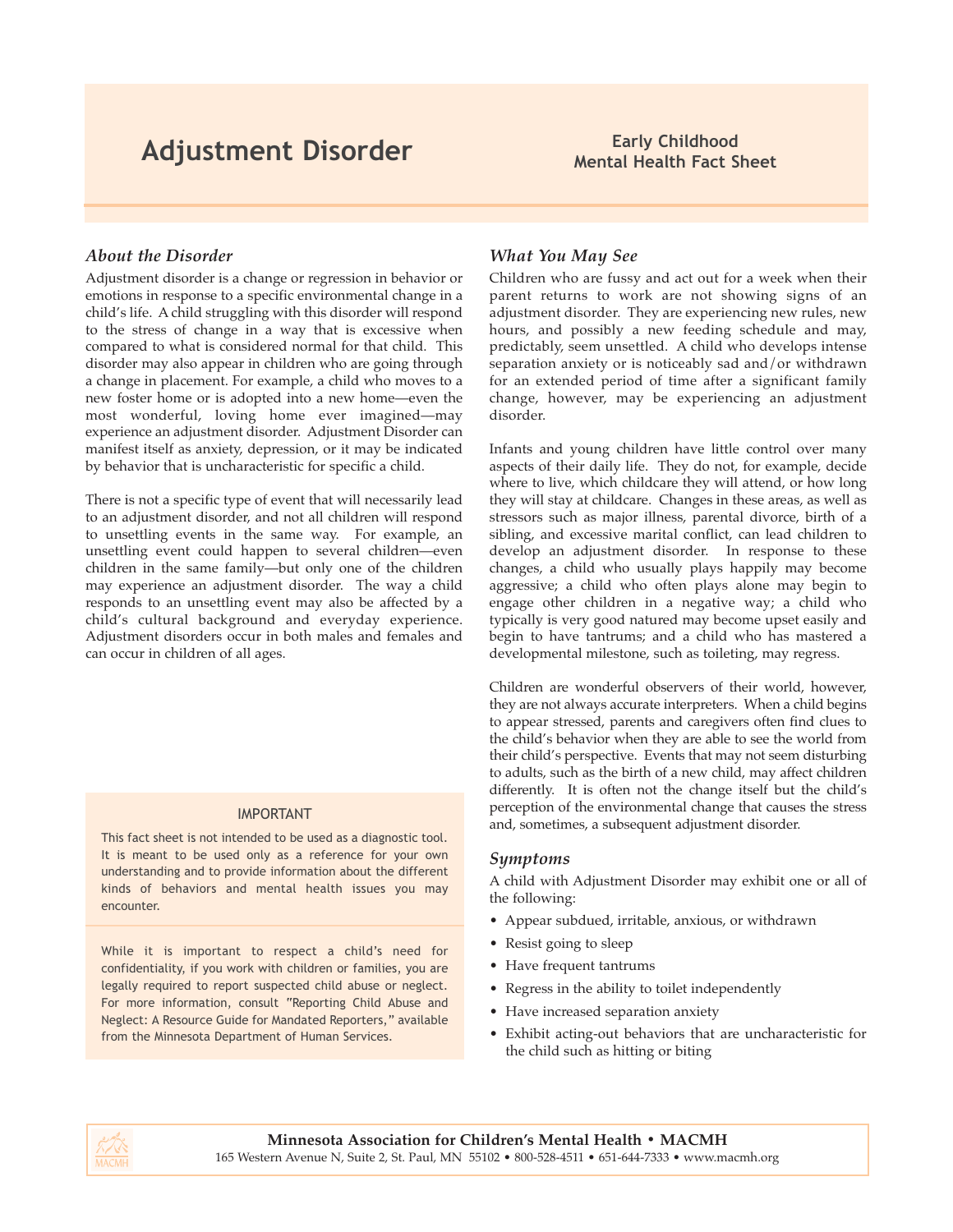### **Adjustment Disorder**  *(continued)*

### *Strategies*

Life can, at times, present unavoidable conflicts and difficulties. Although we cannot always control our children's environment, we do need to be attuned to when environmental changes begin to negatively affect the children in our care. Whenever possible, anticipating upheaval and preparing a child for changes in routines can often help a child to maintain a sense of security. Mentioning an anticipated change in a calm, relaxed way several times before the actual change takes place can reassure a child that although change may feel unsettling, their world will remain safe and secure.

Some changes in a child's environment are completely unexpected and may even cause the child's caregivers to have difficulty adjusting to the new circumstance. When unanticipated events disrupt a child's environment, allow the child time to get used to whatever has changed. For example, a preschool teacher may suddenly come down with a serious illness and be unable to return to the classroom for several months. In this case, take time to introduce any new teachers to the children and explain that the previous teacher may not be coming in for a while. Be sure to use a calm and selfassured manner. Children are pretty good at sensing when an adult is unsettled. Avoid lengthy explanations about what has occurred—children don't usually need in-depth explanations; they usually just need to be reassured that someone is in control and that their life will go on with as little disruption as possible.

### *Documenting Your Concerns and Next Steps*

When documenting behavior, avoid generalizations such as "the child appears depressed or anxious"; instead, record specific behaviors you are seeing or not seeing. For example, "Caleb did not want to participate in art time; we were using finger paints today, which is typically one of Caleb's favorite activities" or "When we went outside, Caleb sat in the sandbox but did not climb or slide as he has done almost every day since joining our group" or "This is the third day in a row that Caleb has had trouble falling asleep at nap time." Also note what happened before and after the behavior. For example, did Caleb have a disagreement over a toy before art time.

If a child's behaviors are causing concern, you may want to suggest to the parents that they take their child to their primary care provider who may refer the parents to a mental health professional, an early childhood behavior specialist, or a developmental pediatrician. When discussing your concerns, focus on the child's behaviors and avoid drawing conclusions about whether the behaviors are indicative of a mental health problem.

For more information about early childhood mental health, see MACMH's *A Guide to Early Childhood Mental Health*, available for order at www.macmh.org.

### Ready Resources

- Kami M. Talley Reading and Resource Center at the University of Minnesota offers a bibliography of resources at http://education.umn.edu/ChildCareCenter/Kamihealing throughbooks/
- National Institute of Mental Health at www.nimh.nih.gov
- SAMHSA's National Mental Health Information Center at www.mentalhealth.samhsa.gov
- ZERO TO THREE at www.zerotothree.org

*Information included in this fact sheet comes primarily from the DC:0–3R (Diagnostic Classification of Mental Health and Development Disorders of Infancy and Early Childhood: Revised Edition).*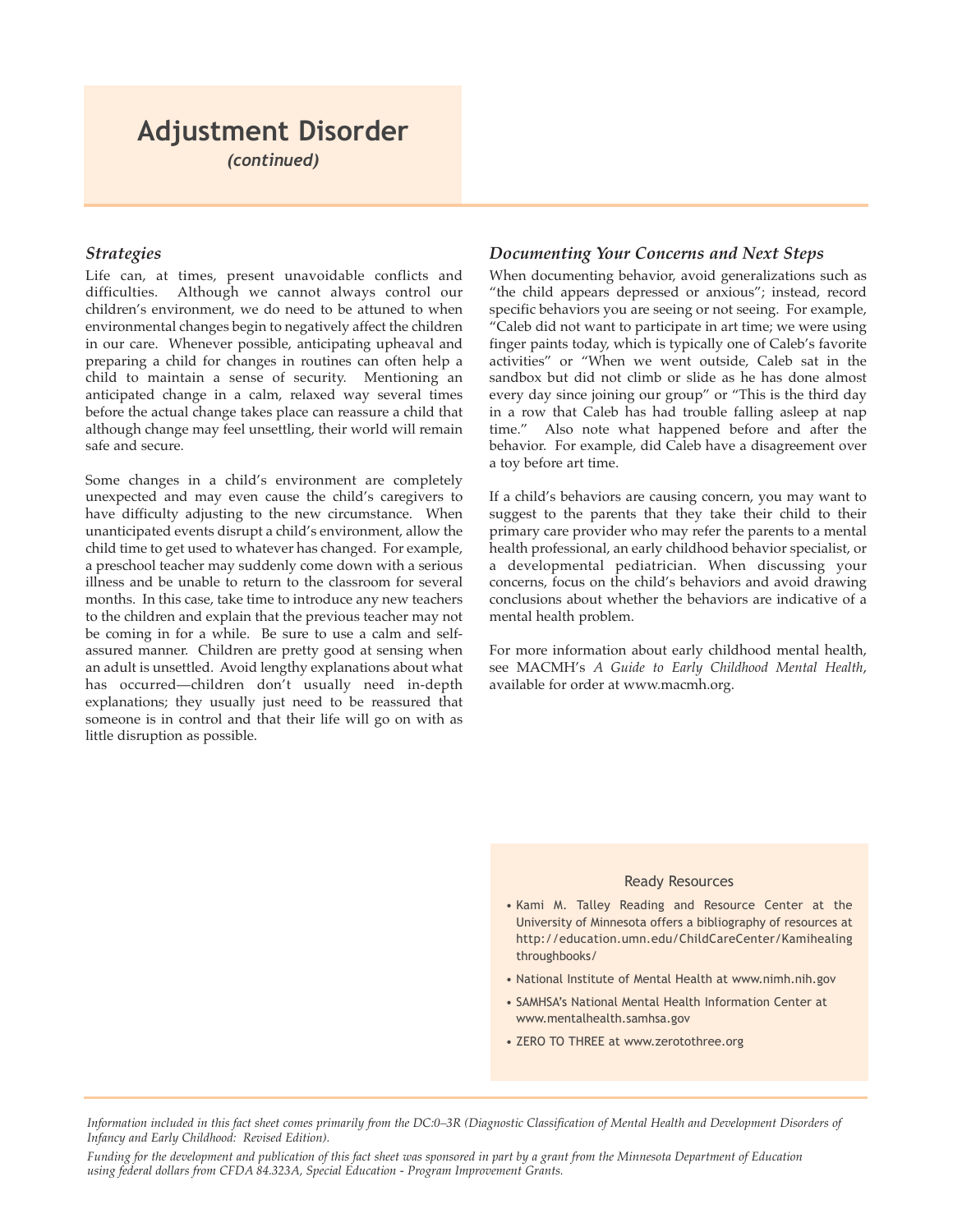# **Anxiety Disorders Early Childhood**

# **Mental Health Fact Sheet**

### *About the Disorder*

All young children feel anxious at times. Many infants and toddlers, for example, show great distress when separated from their parents, and preschoolers are often frightened of strangers, thunderstorms, or the dark. These anxieties are normal and are usually short-lived.

An anxiety disorder occurs, however, when a child experiences excessive worry, concern, or fear while involved in developmentally appropriate tasks, ordinary interactions, and everyday routines. Anxiety disorders in children are characterized by worry, concern, or fear that is exaggerated, pervasive, disproportionate to the situation at hand, and inappropriate for the child's age or developmental level. There are many types of anxiety disorders—here are the most common.

### **• Generalized Anxiety Disorder**

Children experience excessive anxiety and worry more days than not for a period of more than six months. These children may have difficulty concentrating and/or difficulty falling or staying asleep. They often appear on edge or irritable and may have a more difficult time maintaining emotional stability. The child's anxiety and worry will interfere significantly with their functioning and/or development.

### **• Separation Anxiety Disorder**

Separation from the caregiver causes the child excessive anxiety and distress that has intensity and duration beyond that of typical development and lasts more than one month; children experiencing this disorder often refuse to be held or comforted by a substitute caregiver. These children are also

### IMPORTANT

This fact sheet is not intended to be used as a diagnostic tool. It is meant to be used only as a reference for your own understanding and to provide information about the different kinds of behaviors and mental health issues you may encounter.

While it is important to respect a child's need for confidentiality, if you work with children or families, you are legally required to report suspected child abuse or neglect. For more information, consult "Reporting Child Abuse and Neglect: A Resource Guide for Mandated Reporters," available from the Minnesota Department of Human Services.

often preoccupied with fears that their primary caregiver will have an accident or become sick; the child may also fear that they might have an accident or illness while separated from their primary caregiver. Children may also worry about getting lost or kidnapped. Physical complaints such as headaches, stomachaches, nausea, or vomiting are also common when separation from the caregiver occurs or is anticipated.

### **• Specific Phobia**

Children experience excessive fear when they are in the presence of specific objects or exposed to certain situations; the fear may even occur when the child is just anticipating such experiences. The fear must last at least four months. Exposure to the object or situation will cause an immediate reaction by the child—usually crying, a tantrum, becoming immobile, or becoming "clingy." The child will attempt to severely limit their own activities and their family's activities to avoid possible exposure to the feared object or situation.

### **• Social Anxiety Disorder (Social Phobia)**

A child will have a persistent fear of social or performance situations that include people unfamiliar to the child or the child will be in a situation where they are under the scrutiny of others; this typically includes such things as play dates, large family gatherings, birthday parties, religious ceremonies, and/or collective sharing times at childcare or preschool; the fear must last at least four months. These situations may cause reactions such as crying, having a tantrum, becoming immobile, becoming clingy, or strongly resisting being involved in social situations. The child will avoid the feared social situation and may have anticipatory anxiety that interferes with their normal functioning and development.

### **• Anxiety Disorder NOS (Not Otherwise Specified)**

Although not often used, this category may be used when a child exhibits some symptoms of an anxiety disorder but, taken together, the symptoms do not fulfill the diagnostic criteria of a specific anxiety disorder. A parent or caregiver may see uncontrollable crying or screaming, agitation and/or irritability, sleeping and/or eating disturbances, separation distress, or social anxiety. Caregivers should be careful to notice if the onset of the symptoms occurred after the child endured a trauma; in that case, the child may be at risk for posttraumatic stress disorder.

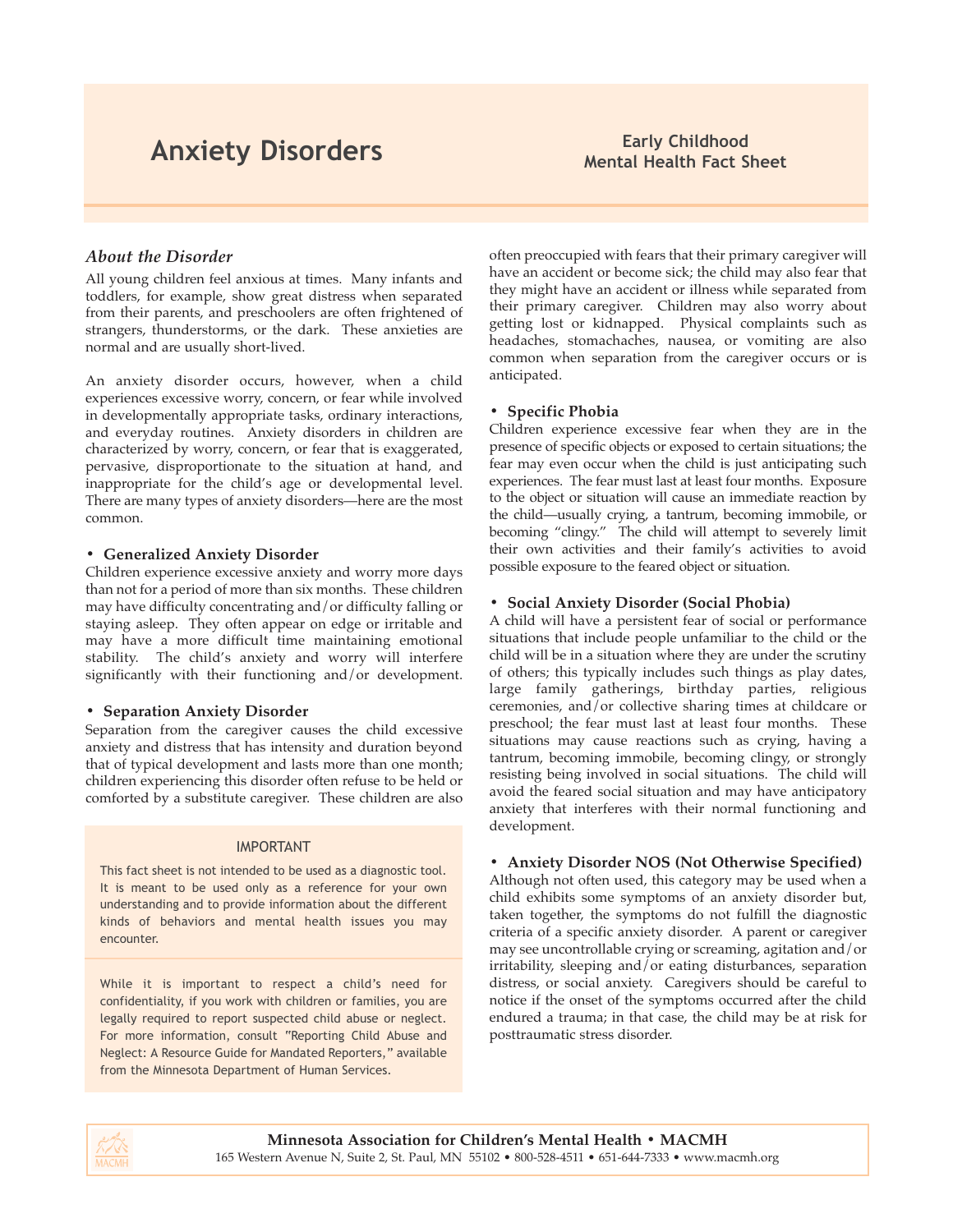### **Anxiety Disorders**  *(continued)*

### *What You May See When*

Children with anxiety disorders usually exhibit an excessive level of fear toward normal challenges and/or when learning new skills. Infants may display anxiety by crying inconsolably or screaming; sleeping and eating disturbances may also indicate a higher level of anxiety. Toddlers and preschoolers experiencing an anxiety disorder may exhibit recklessness and aggression directed toward themselves or others. For example, a toddler may be so afraid of the dark that the lights being turned down at nap time cause him to aggressively run from the room, or a child may become aggressive and run reckless when confronted with a new but developmentally appropriate activity such as finger painting.

It is also common for children to react with somatic complaints such as stomachaches or headaches.

### *Symptoms*

- Multiple fears
- Specific fears
- Limited play repertory
- Difficulty with transitions between activities
- Reckless and defiant behavior
- Excessive stranger anxiety
- Excessive separation anxiety
- Excessive inhibition due to anxiety
- Lack of impulse control

### *Strategies*

- Avoid belittling the fear or anxiety; instead, validate the concern without confirming that the fear is real. For example, "You are worried about your dad leaving—that can be scary to think about."
- Use and teach positive self-talk; listen to what the child says and help them to replace negative thoughts with positive ones. For example, if your child says "I can't go outside because their might be a dog and dogs are scary," you can say "Some dogs outside are mean and may be scary, but not all dogs are. I'll help you figure out which ones aren't mean so you can feel okay outside."
- If the anxiety is around learning or mastering new skills, teach building-block skills. For example, if a child seems overwhelmed at the thought of getting dressed by themselves, teach them to zipper or button first, then work toward the goal of independent dressing over time.
- For separation anxiety, try using a transitional object something the child receives from their caregiver to hold while the caregiver is gone.
- Help the child verbalize their feelings and fears. With young children, help them to distinguish between a little bit scared and a whole lot scared.
- Teach relaxation and deep-breathing exercises to children who are able to understand and participate in these activities. Blowing bubbles and pretending to blow bubbles, learning to whistle, or actively trying to move their bellies in and out are all fun ways for children to learn deep breathing.

### *Documenting Your Concerns and Next Steps*

When documenting behavior, be as specific as possible and avoid generalizations such as "Shayla looked anxious." Instead, record specific behaviors you are seeing or not seeing and provide as much detail as seems relevant. Also include the context in which the behavior occurred. For example, noting that "Shayla held her blanket tight and got teary-eyed as the children lined up to go outside" is more informative than "Shayla wouldn't line up to go outside."

If a child's behaviors are causing concern, you may want to suggest to the parents that they take their child to their primary care provider who may refer the parents to a mental health professional, an early childhood behavior specialist, or a developmental pediatrician. When discussing your concerns, focus on the child's behaviors and avoid drawing conclusions about whether the behaviors are indicative of a mental health problem.

For more information about early childhood mental health, see MACMH's *A Guide to Early Childhood Mental Health*, available for order at www.macmh.org.

#### Ready Resources

- Anxiety Disorder Association of America at www.adaa.org
- Kami M. Talley Reading and Resource Center at the University of Minnesota offers a bibliography of resources at http://education.umn.edu/ChildCareCenter/Kamihealing throughbooks/
- National Institute of Mental Health at www.nimh.nih.gov
- SAMHSA's National Mental Health Information Center at www.mentalhealth.samhsa.gov
- ZERO TO THREE at www.zerotothree.org

*Information included in this fact sheet comes primarily from the DC:0–3R (Diagnostic Classification of Mental Health and Development Disorders of Infancy and Early Childhood: Revised Edition).*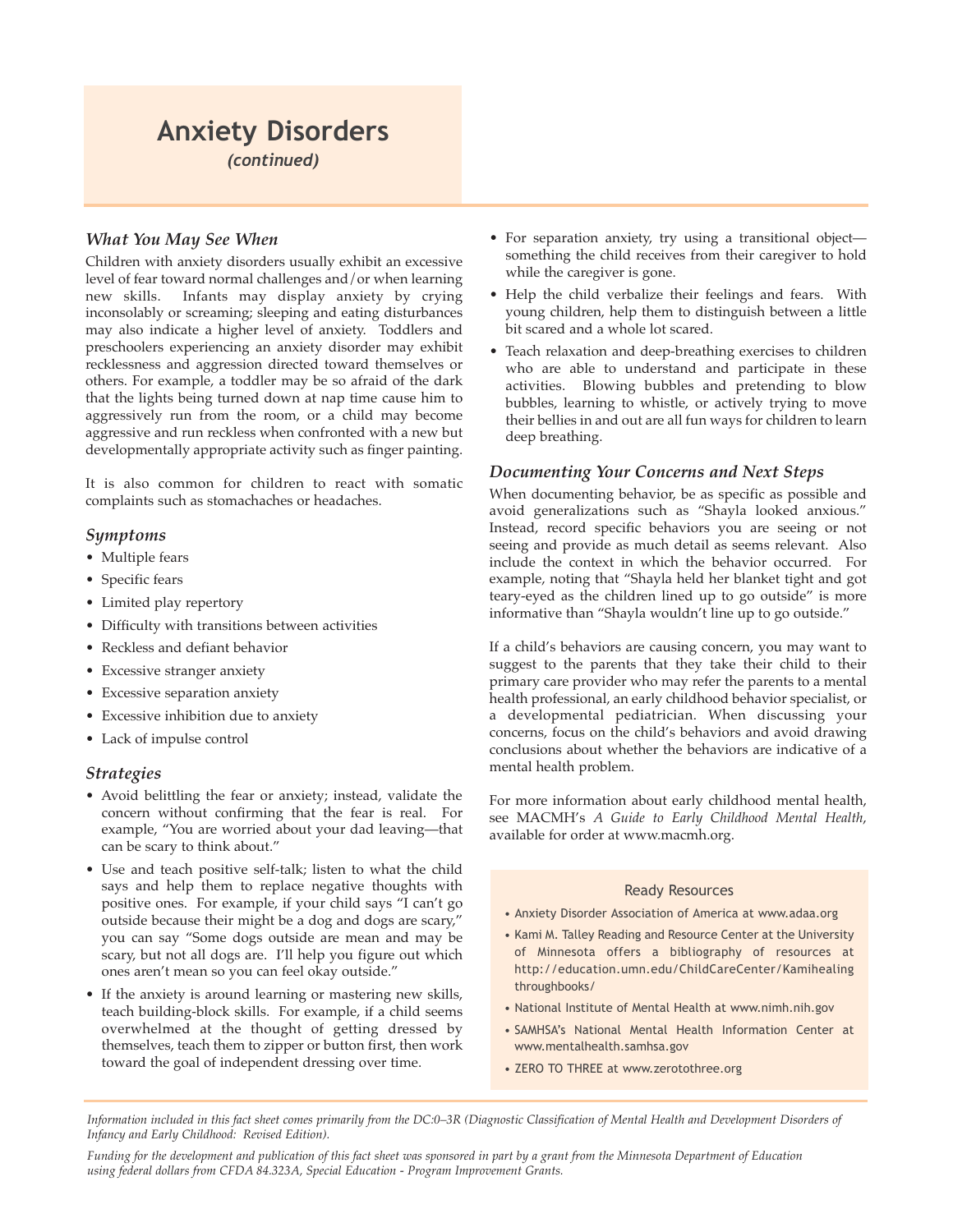# **Attention-Deficit/ Hyperactivity Disorder (AD/HD)**

### **Early Childhood Mental Health Fact Sheet**

### *About the Disorder*

Although the symptoms of Attention-Deficit/Hyperactivity Disorder (AD/HD) can sometimes appear in preschoolers, the diagnosis of AD/HD in preschoolers is very difficult. Many of the symptoms required for an AD/HD diagnosis difficulty sustaining attention and effort, lack of attention to detail, seeming not to listen, difficulty following through on tasks and instructions, disorganization, distractibility, talking excessively, difficulty waiting one's turn, and interrupting others—are actually developmentally appropriate behaviors for young children who are in the process of learning impulse control and self-regulation. To further complicate matters, language delays, developmental problems, anxiety, depression, and adjustment disorders are all things that can imitate AD/HD.

Of course, some preschool children actually do have AD/HD, and they need treatment and intervention. For these children there will likely be a qualitative difference in the way they exhibit the behaviors listed above. Because the symptoms of AD/HD are similar to developmentally appropriate behaviors and can be imitated by other health concerns, it is exceedingly important that qualified and skilled professionals conduct the assessment of very young children. In fact, preschoolers suspected of having AD/HD may need to be evaluated by a pediatrician, psychologist or psychiatrist, neurologist, speech pathologist, and/or developmental pediatrician to develop a full understanding of a child's behaviors.

Although pinpointing an actual diagnosis may be a difficult and complex task, helping a child develop proper social and

### IMPORTANT

This fact sheet is not intended to be used as a diagnostic tool. It is meant to be used only as a reference for your own understanding and to provide information about the different kinds of behaviors and mental health issues you may encounter.

While it is important to respect a child's need for confidentiality, if you work with children or families, you are legally required to report suspected child abuse or neglect. For more information, consult "Reporting Child Abuse and Neglect: A Resource Guide for Mandated Reporters," available from the Minnesota Department of Human Services.

academic skills during early childhood can be crucial to their future success.

### *What You May See*

Most children have more energy than adults—they can play hard all day long and still not seem tired. Some children do have a naturally higher energy level than others, but a preschooler with AD/HD will likely have more difficulty sitting and listening to a story, they may behave more aggressively toward other children when they get distracted or bored, or they will interrupt much more often than other children. And although the early years are a time when children naturally struggle to learn impulse control, children with AD/HD will have a more difficult time learning to control their impulses.

### AD/HD in the Early Childhood Years

Although the revised *Diagnostic Classification of Mental Health and Development Disorders of Infancy and Early Childhood* (DC:-03R) does not list diagnostic criteria for AD/HD, we are providing a fact sheet about it because of the increase in the number of children younger than age 5 who are being diagnosed and treated for the disorder.

The American Academy of Pediatrics recognizes that AD/HD is difficult to diagnose in this population because young children are developing so rapidly and because many children display symptoms of AD/HD as part of their typical development in their early years. Despite this acknowledged difficulty, epidemiological data suggests that approximately 2 percent of children aged 3—5 years meet diagnostic criteria for AD/HD.

In fact, a 1990 review showed that 34 percent of pediatricians and 15 percent of family physicians had prescribed psychostimulant medications to preschoolers with AD/HD. Other studies indicate the growing use of stimulants in preschoolers during the 1990s. Stimulant medication treatment in preschoolers increased approximately three-fold in the early 1990.

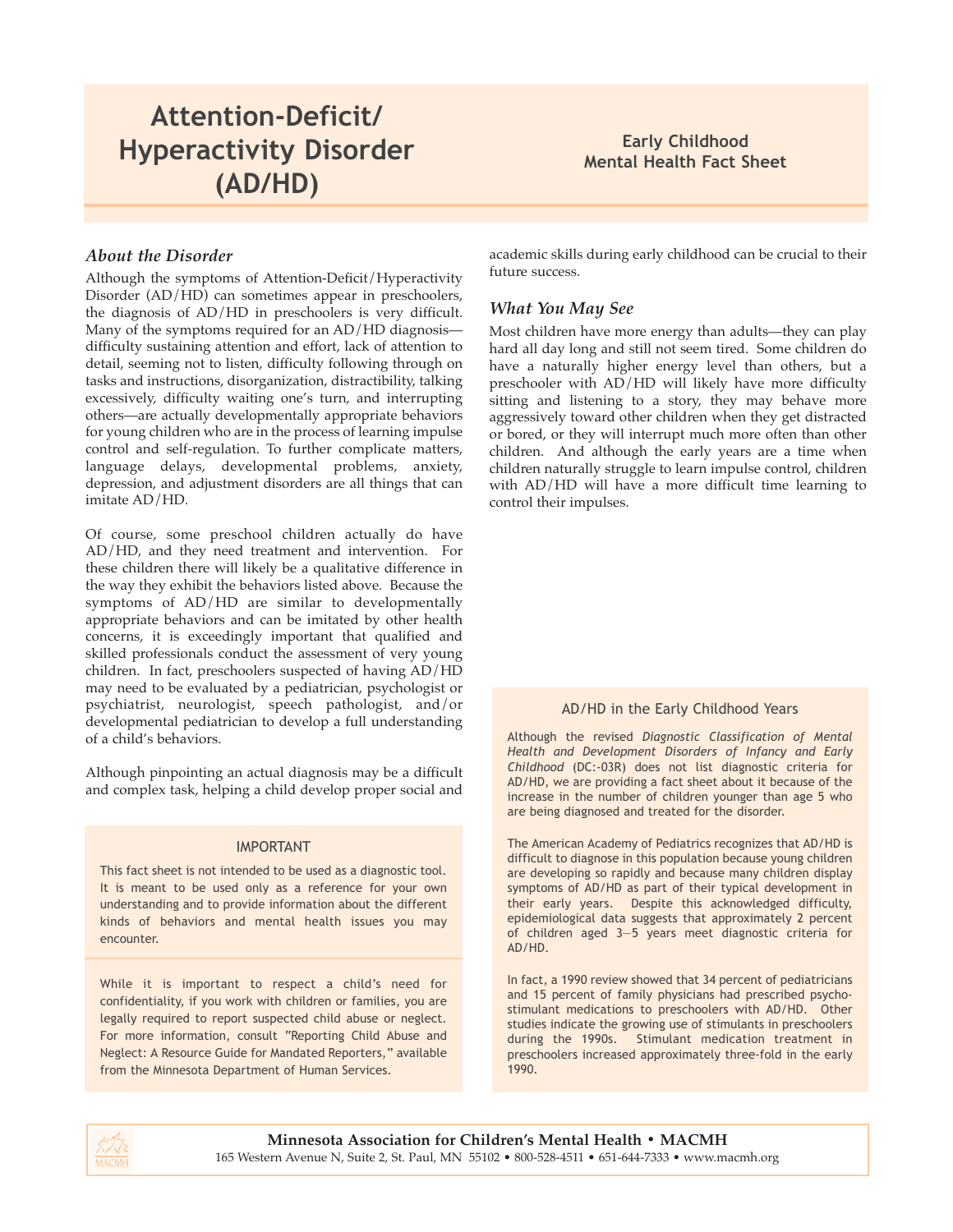### **Attention-Deficit/Hyperactivity Disorder (AD/HD)** *(continued)*

### *Symptoms*

- Difficulty sustaining attention and effort
- Lack of attention to detail
- Seemingly unable to listen
- Difficulty following through on tasks and instructions
- Disorganized
- Easily distracted
- Talks excessively
- Has difficulty waiting one's turn
- Interrupts others
- Lacks impulse control

### *Strategies*

- Be patient and stay calm if the child is acting out.
- Teach the behaviors you would like the child to exhibit. Understand that the child may be practicing new skills and have patience.
- Teach calming skills such as deep breathing exercises. Blowing bubbles and pretending to blow bubbles, learning to whistle, or actively trying to move their bellies in and out are all fun ways for children to learn deep breathing.
- Teach strategies for impulse control—for example, say "I know you are excited to take a turn, why don't you march in place until your turn."
- Play games that teach the child to anticipate what may happen next.
- Give the child plenty of time to respond when working to solve a problem.
- Provide structure and clearly define expectations.
- Give one direction at a time, for example, say "Let's put the toys away" instead of "Pick up your toys, get your boots, and then we will go outside to play."
- Sharing books like *Jumpin' Johnny Get Back to Work!: A Child's Guide to ADHD/Hyperactivity* by Gordan Michael can sometimes be helpful.

### *Documenting Your Concerns and Next Steps*

When documenting behavior, be as specific as possible and avoid generalizations like "Pete is always hyperactive"; instead, record specific occurrences. Here's an example: "At lunch time, Pete was reminded three times of the clean-up chores that follow lunchtime. When Pete finished his lunch, he left the table and began playing without washing his hands, busing his dishes, or taking off his bib. When I redirected him to do the clean-up chores, he threw his plate on the floor and then sat down and screamed." That is a much more complete picture than, "Pete can't stay focused on tasks he is asked to do." When noting worrisome behaviors, also look for patterns and areas of development where the child may need additional teaching. Does the child need different teaching methods or to learn skills in a different order than other children?

If a child's behaviors are causing concern, you may want to suggest to the parents that they take their child to their primary care provider who may refer the parents to a mental health professional, an early childhood behavior specialist, or a developmental pediatrician. When discussing your concerns, focus on the child's behaviors and avoid drawing conclusions about whether the behaviors are indicative of a mental health problem.

For more information about early childhood mental health, see MACMH's *A Guide to Early Childhood Mental Health*, available for order at www.macmh.org.

### Ready Resources

- Children and Adults with Attention-Deficit/Hyperactivity Disorder at www.chadd.org
- Kami M. Talley Reading and Resource Center at the University of Minnesota offers a bibliography of resources at http://education.umn.edu/ChildCareCenter/Kamihealing throughbooks/
- SAMHSA's National Mental Health Information Center at www.mentalhealth.samhsa.gov
- National Institute of Mental Health at www.nimh.nih.gov
- ZERO TO THREE at www.zerotothree.org

*Information included in this fact sheet came primarily from the DSM-IV-TR (Diagnostic and Statistical Manual of Mental Disorders, Fourth Edition, Text Revision).*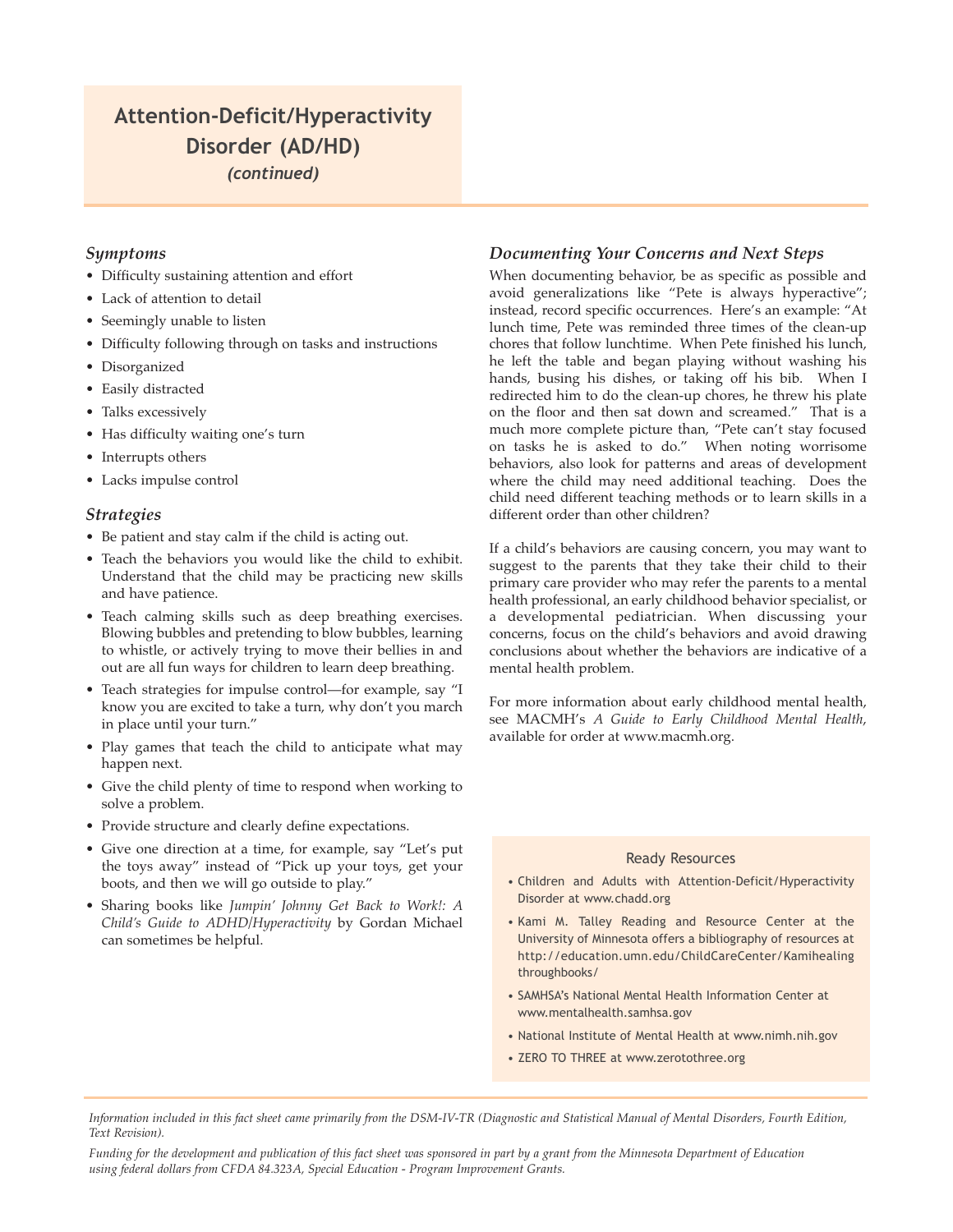### *About the Disorder*

Most children will, at some time, show signs of sadness, be whiny, or engage in their play halfheartedly. These times are usually short-lived and can often be linked to an oncoming illness, boredom with an activity, or a minor disruption in their routine. However, when these feelings or behaviors are consistently evident for longer than two weeks, the child may be suffering from depression.

Depression in children can be experienced in different ways. Some children may experience a low-grade feeling of sadness and/or lethargy nearly all the time, while others will experience intense periods of sadness that come and go. Regardless of the type of depression, research findings suggest that depression in preschool-aged children is typically characterized by symptoms of sadness and/or irritability. The symptoms, however, can look different—one child may appear sad and withdraw from activities, while another child may appear irritated and aggressive. In addition, children may exhibit joylessness—even though they may be engaging in playful activities, they will not be having fun.

In young children, these symptoms may be somewhat difficult to recognize because infants and toddlers don't always have clear ways to indicate these somewhat complex feelings. Actually depression can be especially difficult to recognize because some of its symptoms are similar to some of the cues infants use to get their everyday needs met. For example, an infant who is fussy or whiny may be getting in their first tooth and may need extra comforting. However, as a child's skills develop and their personality emerges, caregivers may be able to gain a clearer understanding of the

### IMPORTANT

This fact sheet is not intended to be used as a diagnostic tool. It is meant to be used only as a reference for your own understanding and to provide information about the different kinds of behaviors and mental health issues you may encounter.

While it is important to respect a child's need for confidentiality, if you work with children or families, you are legally required to report suspected child abuse or neglect. For more information, consult "Reporting Child Abuse and Neglect: A Resource Guide for Mandated Reporters," available from the Minnesota Department of Human Services.

child's usual temperament. Therefore, as a child matures, the ability to recognize depression as a change from the child's normal behavior may become easier.

### *What You May See When*

In very young children depression may appear as irritability, isolation, consistently aggressive or destructive play, or being accident prone. Extreme anxiety may also be noted. These indicators must be a change from the child's usual emotional state. With depression, the depressed mood or sadness will occur across settings and activities and impede the child's development or impair their functioning.

### **When** — Infancy

**What**  $-$  A baby experiencing depression may be whiny, lethargic, show signs of sadness, or play half-heartedly; their sleep patterns may be disrupted and they may lose weight. These children may either sleep more than usual or be more wakeful than is normal; they may also lose interest in their favorite toys.

### **When** — Toddlers & Preschoolers

**What** — Toddlers and preschoolers, along with the indications above, may express feelings of sadness verbally and tend to be socially withdrawn. They may also complain of headaches or stomachaches, seem apathetic, have trouble concentrating and /or regress in some skill areas. For example, they may have trouble paying attention, have trouble solving problems, or they may even engage in creative play that offers clues about their feelings.

### *Symptoms*

- Depressed or irritable mood
- Diminished interest or pleasure in developmentally appropriate activities
- Reduced capacity to protest (may seem apathetic)
- Emotional withdrawal
- Lethargic
- Sad facial expression
- Regression in skills
- Regression in developmental milestones
- Excessive whining
- Reduced repertory of social interactions
- Change in sleep patterns
- Weight loss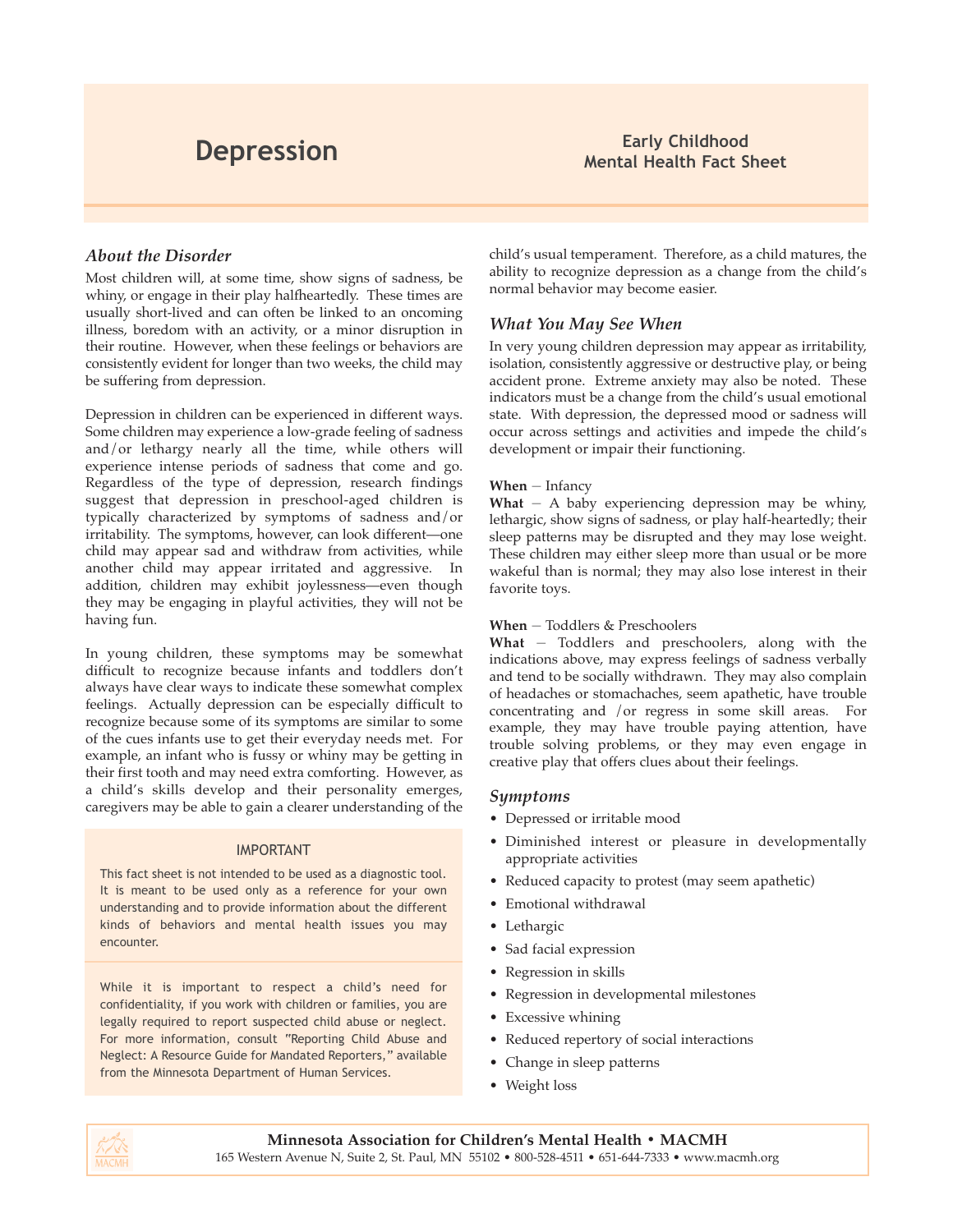# **Depression**

*(continued)*

### *Strategies*

- When developing strategies for a child who is exhibiting symptoms of depression, remember that acknowledging feelings is critical to emotional development.
- Allow the child to initiate play, then be sure to show interest in the objects they select for play.
- Allow the child time to express their needs and wants then relay back to them what they said and ask the child if you have accurately identified how they feel.
- Verbalize emotional expression with the child (for example, "Your face looks happy, are you enjoying this story? Your body looks frustrated, do you need help?")

### Helping Children Express Their Feelings

Because all children—even those who never experience depression—will have feelings of sadness at some point, it is critical to engage in activities designed to help them recognize and express their feelings and emotions appropriately.

By about age 3 children are able to verbally label their own emotions, identify emotional states from pictures, and link emotions to social situations (The birthday party made me feel excited!). Preschool children may also begin to understand the experience of more than one feeling at a time, including the experience of conflicting emotions. The capacity to understand and experience emotions continues to increase during the preschool period. By age 5, children are learning to verbalize rather than act upon feelings, and they are gaining important insights into self-regulation.

Caregivers and others involved in children's lives can help support this development. For example, when a caregiver acknowledges that a child is feeling mad, sad, frustrated, or tired, the caregiver can offer the child the support they need to be able to release tension and begin to problem solve.

Trusted adults can also help children focus on positive thoughts and actions rather than negative ones by teaching positive self-talk and coping strategies. Another excellent way to teach about emotions is to regularly express your own feelings of anger and frustration ("I'm feeling frustrated right now") as well as feelings of joy and happiness (I'm feeling happy about going outside to play) in very simple and easy-tounderstand language. This will help them be better able to deal with a wide range of emotional experiences.

- For infants who seem sad or depressed, be sure to hold, comfort, rock, and sooth them.
- In group situations, avoid games that may be socially isolating, such as one that requires picking teams.
- Openly give encouragement and positive reinforcement.

### *Documenting Your Concerns and Next Steps*

When documenting behavior, always be specific. Avoid generalizations such as "Grace looked depressed" or "Kyle seems really sad this week"; instead, record specific behaviors you are seeing or are not seeing. For example, "Kyle looked away when I held his favorite sparkly keys this morning. He did not appear to want to play with any of the toys; he fussed and looked away with each one I offered him. I held him and rocked him, but he made very little eye contact with me and did not seem soothed by my singing. This is the 5th day that Kyle has exhibited this very uncharacteristic behavior."

If a child's behaviors are causing concern, you may want to suggest to the parents that they take their child to their primary care provider who may refer the parents to a mental health professional, an early childhood behavior specialist, or a developmental pediatrician. When discussing your concerns, focus on the child's behaviors and avoid drawing conclusions about whether the behaviors are indicative of a mental health problem.

For more information about early childhood mental health, see MACMH's *A Guide to Early Childhood Mental Health*, available for order at www.macmh.org.

### Ready Resources

- iFred—the International Foundation for Research and Education on Depression at www.ifred.org (formerly www.depression.org)
- Kami M. Talley Reading and Resource Center at the University of Minnesota offers a bibliography of resources at http://education.umn.edu/ChildCareCenter/Kamihealing throughbooks/
- National Institute of Mental Health at www.nimh.nih.gov
- SAMHSA's National Mental Health Information Center at www.mentalhealth.samhsa.gov
- ZERO TO THREE at www.zerotothree.org

*Information included in this fact sheet comes primarily from the DC:0–3R (Diagnostic Classification of Mental Health and Development Disorders of Infancy and Early Childhood: Revised Edition).*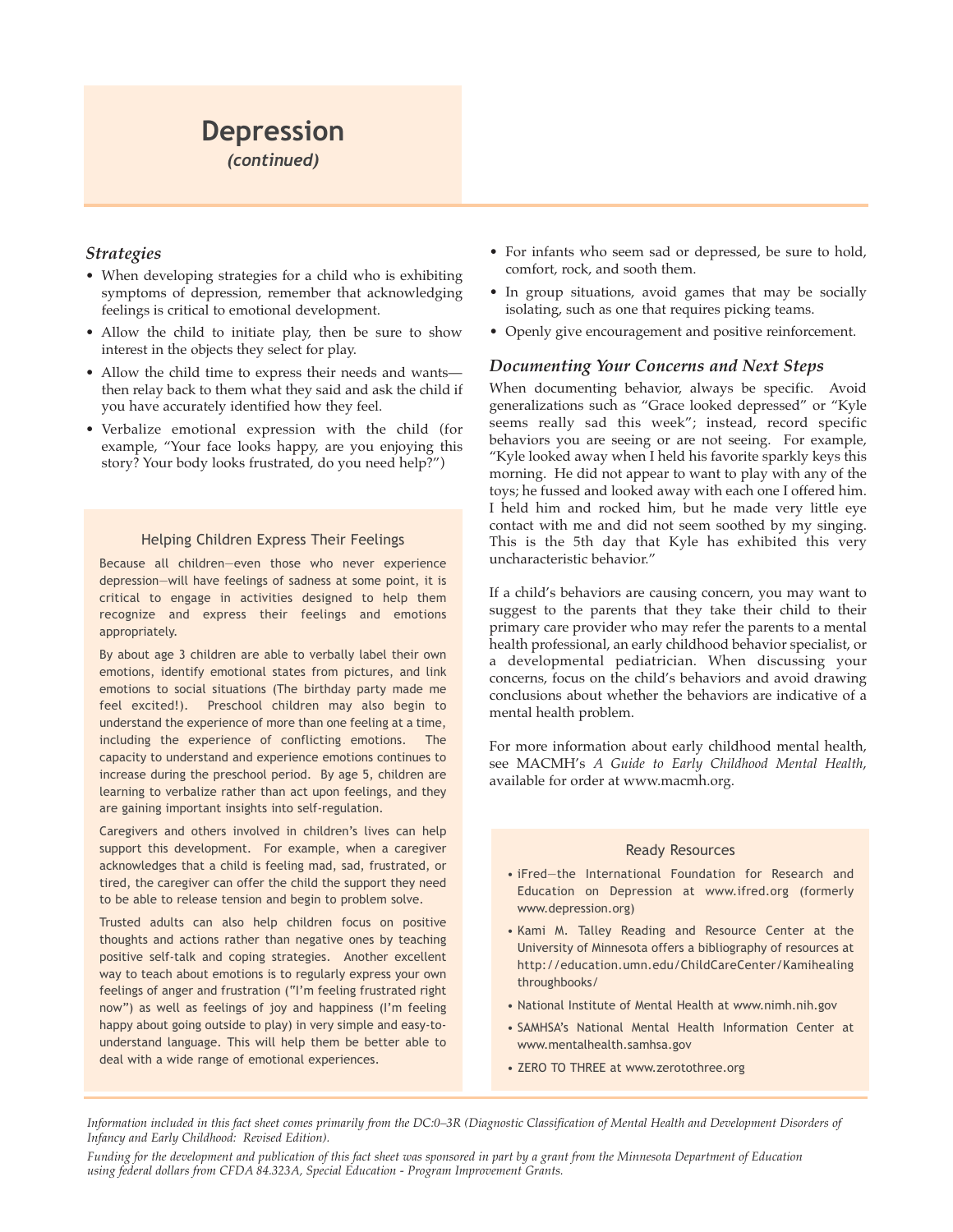### **Deprivation/Maltreatment Disorder of Infancy and Reactive Attachment Disorder**

### **Early Childhood Mental Health Fact Sheet**

### *About the Disorder*

Deprivation or maltreatment disorder of infancy is characterized by disturbed and developmentally inappropriate attachment behaviors in which a child rarely or minimally turns to a specific attachment figure for comfort, support, protection, and nurturance. This disorder may develop when a child has a limited chance to form a primary attachment. Circumstances that can result in a child developing this disorder include frequent changes in caregivers, child abuse and neglect, or the unavailability of an attachment figure—for example, if the child is in an institution or if the attachment figure has a substance abuse problem or is experiencing severe depression.

A change or improvement in the caregiving situation will usually lead to some remission of the symptoms.

### *What You May See When*

A young child with a deprivation, maltreatment, or attachment disorder will usually follow one of three patterns of behavior. At times a child's behavior may fit one of the patterns listed below, but the behavior may be due to a delay or disorder of relating and communicating rather than to deprivation or maltreatment.

### **• Emotionally withdrawn or inhibited pattern**

A child with the emotionally withdrawn or inhibited type will rarely seek comfort when feeling stress. Whether the disorder becomes apparent in infancy or during the toddler years, these children will not respond to efforts made to comfort or reduce stress. The child may show excessive levels of irritability, sadness, or fear, and typically will not

### IMPORTANT

This fact sheet is not intended to be used as a diagnostic tool. It is meant to be used only as a reference for your own understanding and to provide information about the different kinds of behaviors and mental health issues you may encounter.

While it is important to respect a child's need for confidentiality, if you work with children or families, you are legally required to report suspected child abuse or neglect. For more information, consult "Reporting Child Abuse and Neglect: A Resource Guide for Mandated Reporters," available from the Minnesota Department of Human Services.

participate in social and emotional turn-taking or sharing. The child may appear depressed or emotionally withdrawn.

### **• Indiscriminate or disinhibited pattern**

The indiscriminate or disinhibited child will not form selective attachments but will seemingly attach to relative strangers. The child may behave in an overly familiar way with any adult. For toddlers and preschoolers, the absence of checking in with a caregiver when exploring unfamiliar play spaces and a willingness to go off with unfamiliar adults are both characteristic of this pattern.

### **• Combination of the two**

This child will exhibit characteristics consistent with both the emotionally withdrawn/inhibited pattern and the indiscriminate or disinhibited pattern.

### *Symptoms*

### *Note: A child may exhibit some but not all the symptoms listed here.*

**Emotionally Withdrawn or Inhibited**—This may look like a depressive disorder and is difficult to distinguish, but remember the child will lack an attachment figure.

- Does not seek comfort when feeling stress
- Attachment behaviors, such as cooperation, showing affection, and reliance on others for help seem to be missing or very restricted
- Appears emotionally blunted
- Frozen watchfulness
- Avoids or fails to respond to social cues
- Does not initiate social interactions
- May resist comforting

### **Indiscriminate or Disinhibited**

- Lacks the typical social shyness around unfamiliar adults that is typical of 2 to 4 year olds
- May resist comforting by primary caregiver
- May seek proximity and comfort indiscriminately, even with strangers
- Lacks the ability to protect themselves (willingness to go with strangers)

**Mixed Deprivation/Maltreatment Disorder**—This will have symptoms from both patterns of behavior.

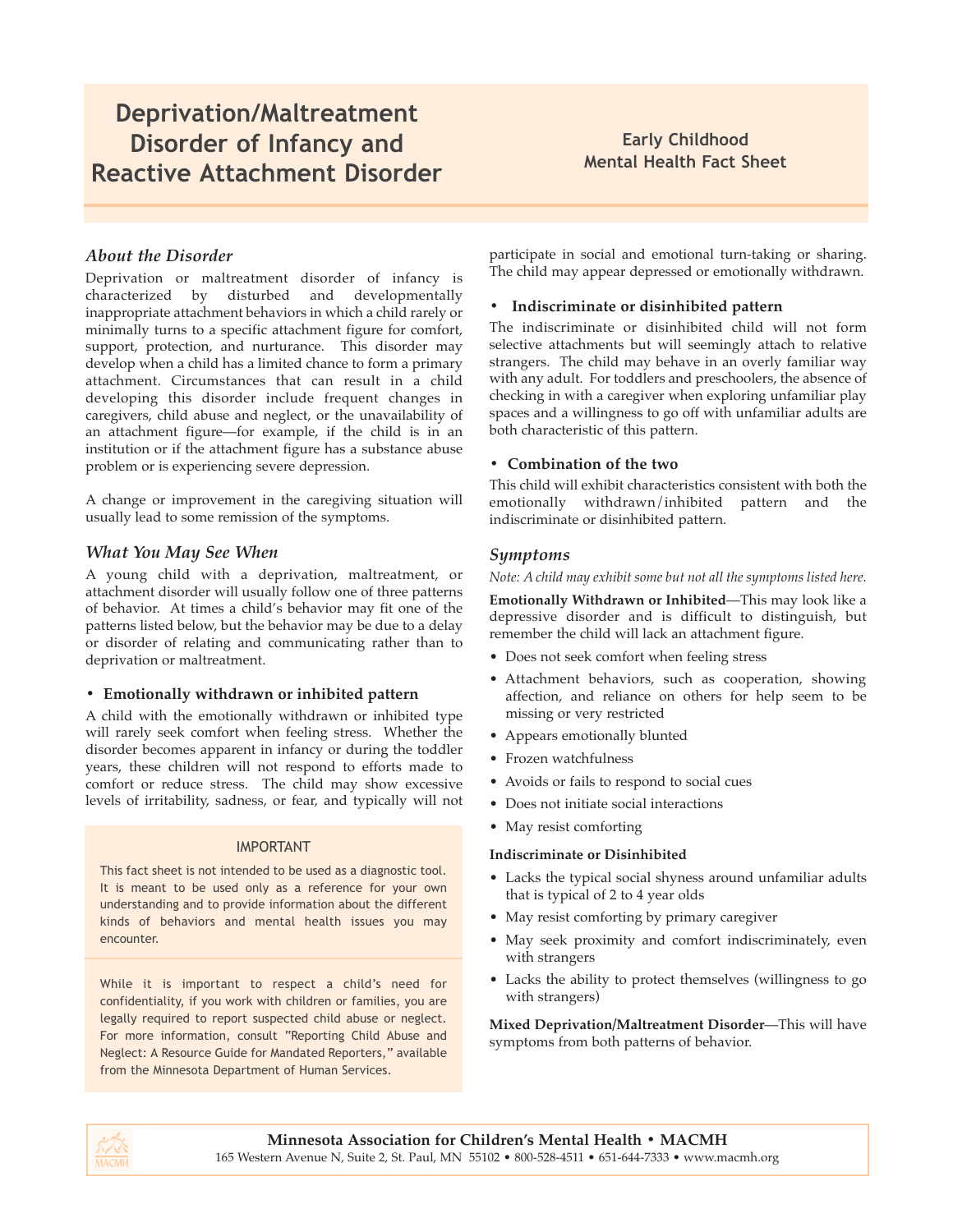### **Deprivation/Maltreatment Disorder of Infancy and Reactive Attachment Disorder** *(continued)*

### *Strategies*

- Make sure the child has a sense of security and receives consistent nurturing while they are in your care.
- Empathize with the child and understand the child's reluctance to form an attachment; try not to take it personally and continue to engage the child.
- Provide a secure and trusting relationship—for example, tell the child that you are there for them and that you care about them. And follow up your words with acts of caring. Take advantage of every opportunity to comfort the child when they are experiencing difficulty by being their ally when they are faced with stressful situations. Whenever possible, give the child loving attention—for example, read to them, tell them stories, or sing to them.
- Avoid distancing strategies—use "time with" or "time in" instead of "time out."
- Show sensitive responses to the child's invitations for social interactions, no matter how small the invitation appears. Even though you may feel rejected by the child, continue to respond to any invitations by the child to engage you. If a baby coos, offer a verbal response as well as a warm smile. When an older child offers to show you their toy, take a keen interest and make sure the child sees how much you appreciate their effort to relate to you.
- Be emotionally available to the child—for example, respond to the child's expressions of emotion, no matter how small. When the child talks of something that frightened them or something that made them happy, let the child know that you understand their feelings—share in their joy and comfort them when they are frightened.

### Child Abuse and Neglect

Abuse and/or neglect is characterized by a caregiver's persistent disregard for their child's basic physical needs, their emotional needs, and their need for comfort, stimulation, and affection. When a caregiver neglects or abuses a child in a physical or psychological way long enough to undermine their basic sense of security and attachment, the child may develop an attachment disorder. This neglect can essentially stop the emotional development of a young child. However, because all children have a unique temperament and internal resiliency, not every child who has been neglected or abused will experience this disorder.

Note: The presence of neglect or abuse alone does not create this diagnosis.

### *Documenting Your Concerns and Next Steps*

When a caregiver does become concerned about a child's behavior, it is important to record in as much detail as possible the frequency and intensity of the behavioral difficulties so that there is a greater the chance of understanding the problem and arriving at workable solutions. A caregiver may worry about the care a child is receiving. Often it helps to write out a list of concerns and keep a log of behavior concerns or behavior changes in the child.

If a child's behaviors are causing concern, you may want to suggest to the parents that they take their child to their primary care provider who may refer the parents to a mental health professional, an early childhood behavior specialist, or a developmental pediatrician. When discussing your concerns, focus on the child's behaviors and avoid drawing conclusions about whether the behaviors are indicative of a mental health problem.

For more information about early childhood mental health, see MACMH's *A Guide to Early Childhood Mental Health*, available for order at www.macmh.org.

### Ready Resources

- Family Attachment Counseling Center at www.family attachment.com
- Kami M. Talley Reading and Resource Center at the University of Minnesota offers a bibliography of resources at http://education.umn.edu/ChildCareCenter/Kamihealing throughbooks/
- National Institute of Mental Health at www.nimh.nih.gov
- SAMHSA's National Mental Health Information Center at www.mentalhealth.samhsa.gov
- ZERO TO THREE at www.zerotothree.org

*Information included in this fact sheet comes primarily from the DC:0–3R (Diagnostic Classification of Mental Health and Development Disorders of Infancy and Early Childhood: Revised Edition).*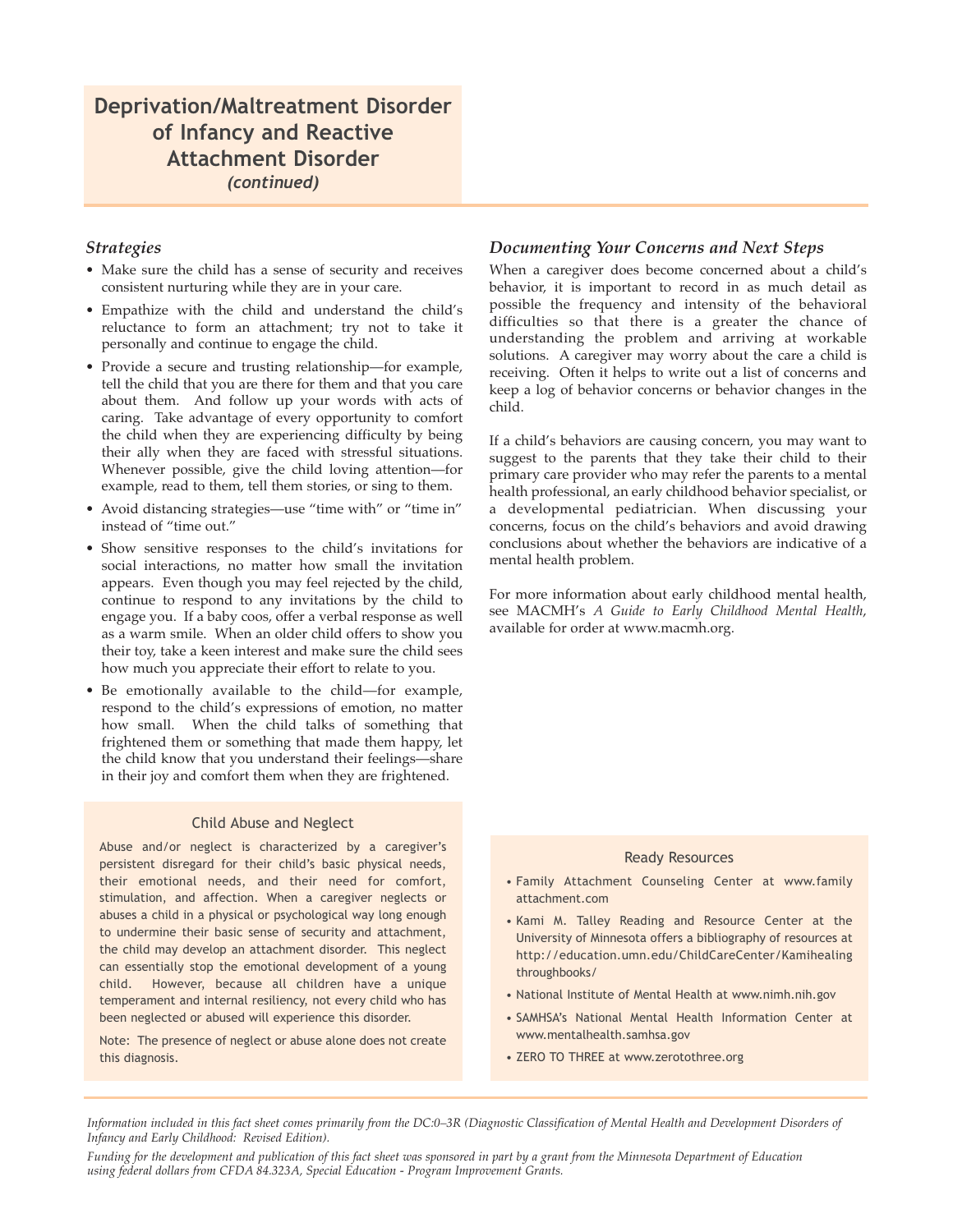# **Fetal Alcohol Spectrum Disorders (FASD)**

### **Early Childhood Mental Health Fact Sheet**

### *About the Disorder*

Fetal Alcohol Spectrum Disorders (FASD) is an umbrella term that describes a wide range of effects that can occur in a child whose mother drank alcohol during pregnancy. Prenatal alcohol exposure can cause significant brain damage. The effects of FASD typically include physical, mental, and learning disabilities as well as behavioral deficits and problems with socialization.

FASD includes the following categories:

- Fetal alcohol syndrome (FAS)—This is indicated by a pattern of neurological, behavioral, and cognitive deficits along with specific facial features.
- Alcohol-related neurodevelopmental disorder (ARND)— This term is used when only central nervous system abnormalities are present as a result of the fetal alcohol exposure. ARND is characterized by problems with memory and motor skills.
- Alcohol-related birth defects (ARBD)—This is indicated by defects in the growth of skeletal and major organ systems.
- Fetal alcohol effects (FAE)—This term is sometimes used to describe children who had prenatal exposure to alcohol but do not have all the symptoms (particularly the facial features) associated with FAS.

Some children will have no physical symptoms of FAS. If it is certain that a child was exposed to alcohol before birth but there are no physical symptoms and the child's early childhood screening appears to be within normal development, a followup screening may be necessary when the child is older if behavioral or learning deficits become apparent.

### IMPORTANT

This fact sheet is not intended to be used as a diagnostic tool. It is meant to be used only as a reference for your own understanding and to provide information about the different kinds of behaviors and mental health issues you may encounter.

While it is important to respect a child's need for confidentiality, if you work with children or families, you are legally required to report suspected child abuse or neglect. For more information, consult "Reporting Child Abuse and Neglect: A Resource Guide for Mandated Reporters," available from the Minnesota Department of Human Services.

### *What You May See*

An infant with FASD may be very irritable, fussy, and/or cry a lot for no apparent reason. As a child with FASD grows, parents and caregivers may begin to notice that the child's development of gross motor skills is delayed—for example the child may walk or run with an awkward gait, have difficulty tossing and catching a ball, and/or struggle to be able to hop on one foot. The child may also exhibit cognitive deficits—for example the child may have trouble problem solving, difficulty planning future actions, and problems taking in, storing, and recalling information. Because of damage to the brain, a child with FASD is sometimes overly sensitive to sensory input—for example they may be upset by bright lights, loud noises, and tags on their clothes.

As the child's development continues, parents and caregivers may notice that the child has verbal skills that exceed their level of understanding, which will sometimes lead a child to say they understand something when they don't. They are also likely to have difficulty following multiple directions. These challenges are frustrating and can lead the child to emotional outbursts. Along with auditory processing problems, parents may also see a child develop oppositional behaviors and a pattern of not completing tasks or chores they are asked to do.

As a child with FASD has more social interactions, parents and caregivers may notice that the disorder can cause the child to misinterpret others' words, actions, or body movements, which can make it harder for the child to determine how to respond to different situations. It is also typical for children with FASD to miss social cues and be unable to entertain themselves. This too can lead to social problems and acting out.

### *Symptoms*

- May cry a lot and be irritable as an infant
- May have tremors
- Sensitive to sights, sounds, and touch
- Easily over-stimulated, then hard to soothe
- Problems with bonding
- Inappropriate social interactions (for example willingness to leave with a stranger or hugging strangers—strangers can be either child or adult)
- Unable to comprehend danger and does not respond well to verbal warnings
- Prone to temper tantrums and noncompliance

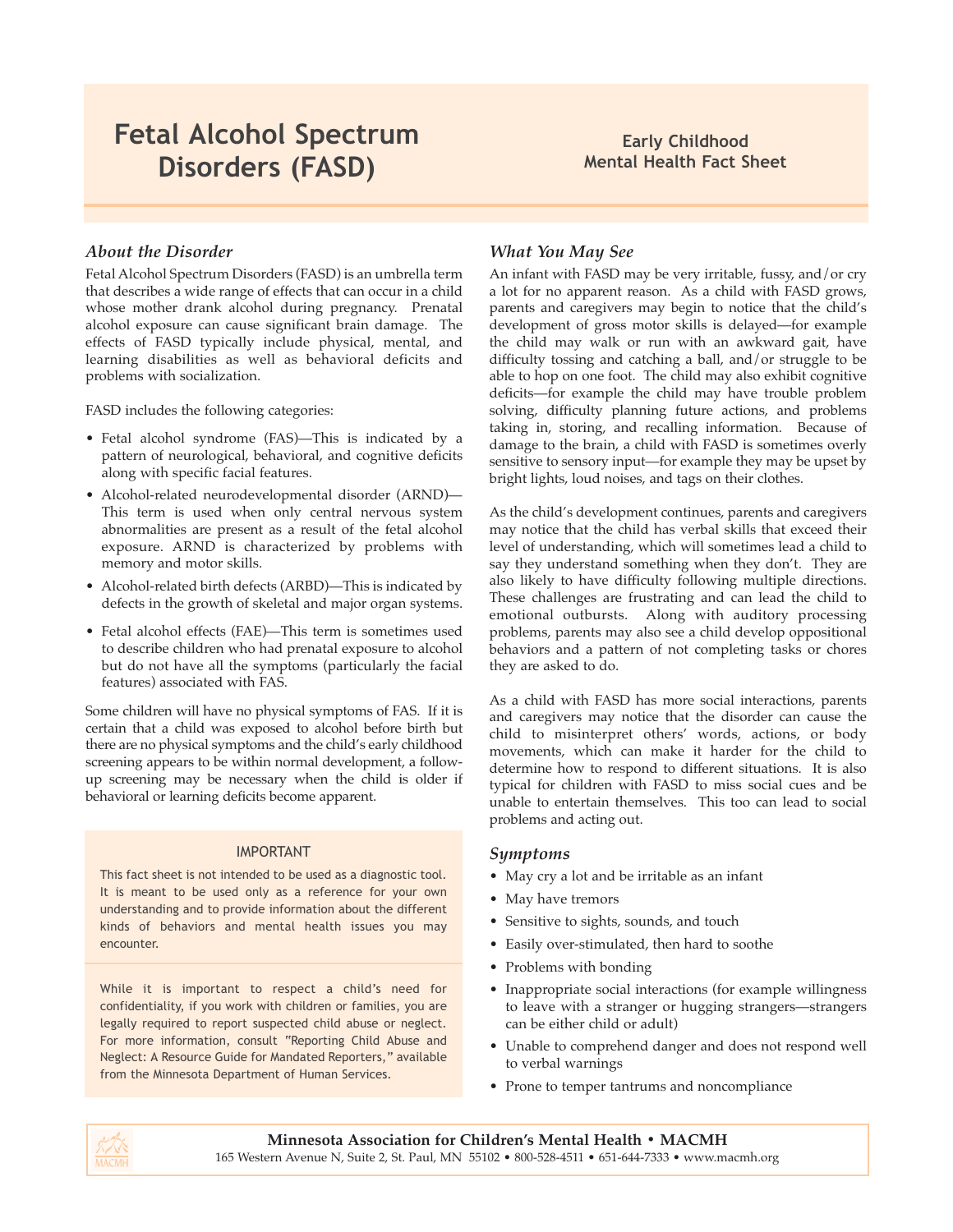# **Fetal Alcohol Spectrum Disorders (FASD)**

*(continued)*

### *Symptoms (continued)*

- Difficulty handling changes in routine
- Motor skills lag behind children of the same age
- May be disinterested in food
- May have disrupted sleep
- Distractible, unable to concentrate, poor memory
- Inconsistent behaviors, skill levels from day to day
- May be able to state a rule but not follow it
- No recognizable play themes or organization
- Has difficulty with requests or instructions that have more than two steps

### *Strategies*

Because damage to the developing brain varies, each child's development will be different; however, the following strategies work well with many children who have FASD:

- Speak simply and concretely. Avoid words with double meanings, sarcasm, and irony.
- Give only one-step or two-step directions.
- Simplify the child's environment and take steps to avoid sensory triggers.
- Be consistent and structure the day so there are predictable routines.
- Repeat and re-teach frequently. Rules, expectations, and directions may not be remembered from day to day. Review behavioral expectations with the child before each event.
- Use pictures, charts, and demonstrations. Allow children to find their own way of performing a task when possible.
- Provide skills training and use a lot of role playing.
- Supervise all activities—children with FASD can be socially naïve and are easily victimized.
- Use direct teaching of skills that are missing. Materials similar to those designed for students with autism are

### FASD

It is important to approach parents supportively and nonjudgmentally. Although parental confirmation of prenatal drinking can be vital in obtaining services for a child, it is sometimes necessary to treat the symptoms (such as oversensitivity to stimuli or social delays), without raising the question or needing confirmation of a FASD.

often helpful in teaching behaviors like social interactions, waiting in line, and asking for help.

• Use teaching strategies that focus on the child's strengths; whenever possible give the child jobs to do that require the child's strengths.

### *Documenting Your Concerns and Next Steps*

When documenting behavior, avoid generalizations such as "Roberto never remembers the rules for circle time." Instead, provide observations such as "Each day this week I have had to remind Roberto that when another child is speaking during circle time he must raise his hand and wait until the other child is done." Often it helps to write out a list of concerns or keep a log of the situations where the child appears to have difficulty. Recording the frequency of the behavior and what the child said and did as well as what the caregiver said and did can help to identify specific triggers and/or learning deficits.

If a child's behaviors are causing concern, you may want to suggest to the parents that they take their child to their primary care provider who may refer the parents to a mental health professional, an early childhood behavior specialist, or a developmental pediatrician. When discussing your concerns, focus on the child's behaviors and avoid drawing conclusions about whether the behaviors are indicative of a mental health problem.

For more information about early childhood mental health, see MACMH's *A Guide to Early Childhood Mental Health*, available for order at www.macmh.org.

### Ready Resources

- Kami M. Talley Reading and Resource Center at the University of Minnesota offers a bibliography of resources at http://education.umn.edu/ChildCareCenter/Kamihealing throughbooks/
- National Institute of Mental Health at www.nimh.nih.gov
- National Organization on Fetal Alcohol Syndrome at www.nofas.org
- SAMHSA's National Mental Health Information Center at www.mentalhealth.samhsa.gov
- ZERO TO THREE at www.zerotothree.org

*This fact sheet is based on information from SAMHSA'S (U.S. Department of Health and Human Services Substance Abuse and Mental Health Services) FASD Center for Excellence and NOFAS (National Organization on Fetal Alcohol Syndrome).*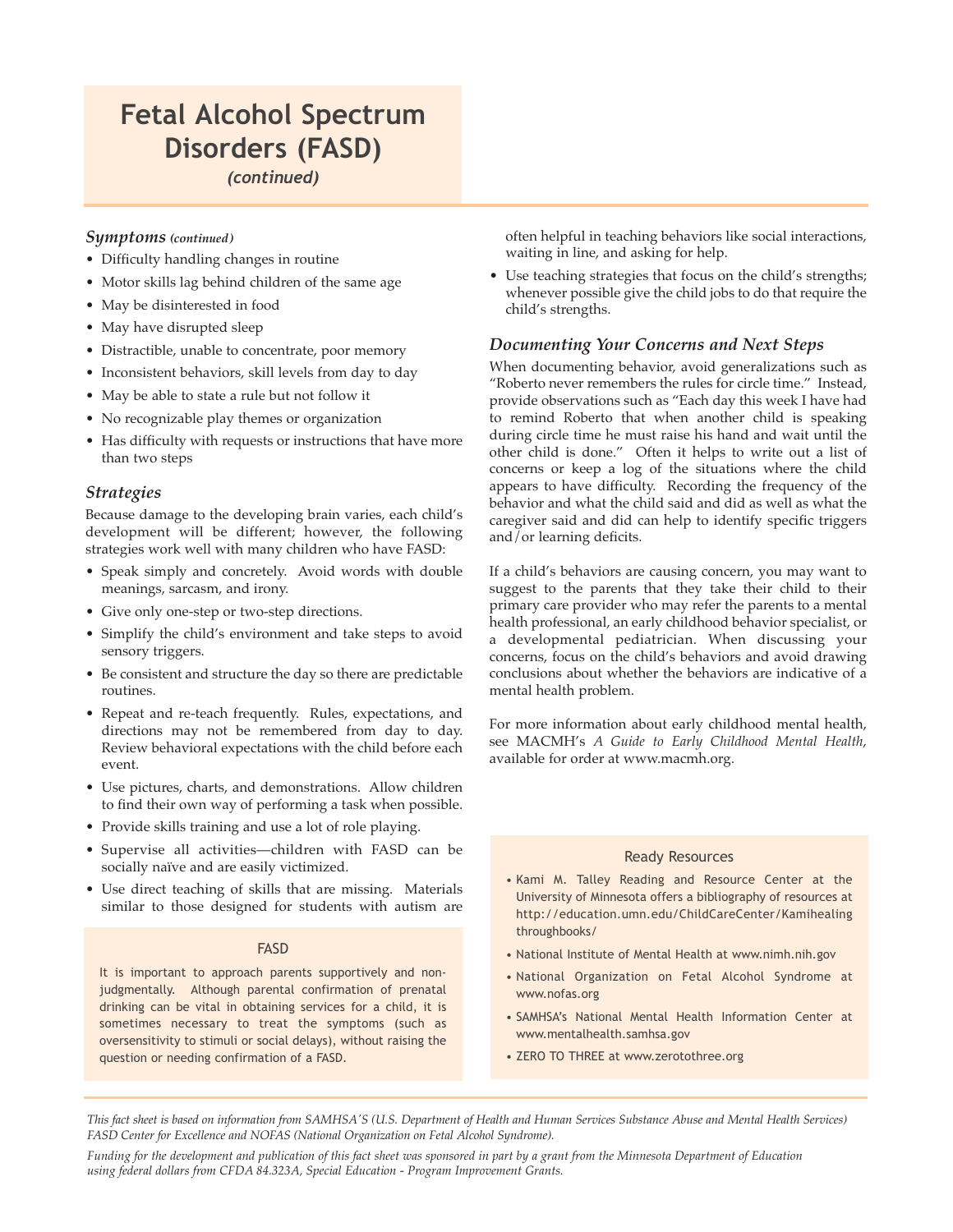# **Pervasive Developmental Disorders (PDD)**

### **Early Childhood Mental Health Fact Sheet**

### *About the Disorder*

*\*For children younger than 24 months, "Multi-System Development Disorder" (MSDD) is preferred. For more on MSDD, see box on the back of this fact sheet.*

Pervasive developmental disorders (PDD) include autistic disorder, Rett's disorder, childhood disintegrative disorder, Asperger's syndrome, and PDD-NOS (not otherwise specified). For children with autism, the disorder will progress continually; children with other disorders in this category may develop normally and then experience a regression. For all disorders of this type, however, the onset will occur in early childhood, and except for Rett's Disorder, which has been seen only in females, the rates of occurrence are higher in males than in females. This category of disorders involves a delay in a child's development of basic social, communicative, and learning skills.

Children with this diagnosis may have impairments in the use of several nonverbal behaviors such as eye contact, facial expressions, body posture, as well as other gestures used in social interactions and to communicate. Because every child is unique and PDD covers a wide spectrum of symptoms and behaviors, no two children with this diagnosis will behave the same. In general, however, children with a PDD diagnosis have difficulty establishing social relationships, resist change, and need consistent structure and routine.

### *What You May See*

In children for whom the onset of the disorder occurs during infancy, parents and caregivers may notice a lack of socially directed smiles and that the child does not respond to their caregiver's voice. This sometimes leads caregivers to be concerned that their child may be deaf. Infants may also exhibit sensory sensitivities, avoid direct eye contact, be inflexible with regard to routines, and/or they may seem

### IMPORTANT

This fact sheet is not intended to be used as a diagnostic tool. It is meant to be used only as a reference for your own understanding and to provide information about the different kinds of behaviors and mental health issues you may encounter.

While it is important to respect a child's need for confidentiality, if you work with children or families, you are legally required to report suspected child abuse or neglect. For more information, consult "Reporting Child Abuse and Neglect: A Resource Guide for Mandated Reporters," available from the Minnesota Department of Human Services.

clumsy. They may also have an aversion to affection and/or physical contact—during infancy this may mean the child seems uncomfortable when being cuddled.

As the child matures and begins to play with toys, they may tend to relate to the inanimate environment better than they relate to people. For example, a child with autism may be clearly enamored with a certain toy, but will not likely rush to share the special toy with their primary caregiver. The child may also seem to have little understanding of the needs of others and may even seem not to notice another person's distress. It is these behaviors that lead to difficulty in developing friendships and problems with social skills.

It may seem that young children with PDD have little or no interest in establishing friendships. They may even seem as though they have not formed a secure bond or attachment to a particular caregiver. As children with a PDD diagnosis get older, they often desire friendships and express sadness or depression as they gain understanding of being different. Early intervention, therefore, is especially important because it can help them to develop necessary and useful social skills, communication skills, and cognitive skills. With intense behavioral intervention, some preschoolers with autism have achieved higher IQ scores, more expressive speech, and a reduction in behavior problems.

### **What You May See – At a Glance**

*The spectrum of PDD is broad*—*some of these characteristics may be more indicative of autism than Asperger's.*

### **When** – Infancy

**What** – May exhibit sensory sensitivities, avoid direct eye contact, be inflexible with regard to routines, and/or may seem clumsy; may reject cuddling.

### **When** – Toddler

**What** – As a child with PDD matures, the initial indications may become more pronounced. Beyond avoiding eye contact, they will avoid direct interactions; language problems may become more apparent or a regression in language development may occur; inflexibility with regard to routine will be more fixed; difficulties in processing visual, auditory, and tactile sensations may appear; and problems with vestibular (sense of balance and equilibrium) and proprioceptive (sense of one's body in space) sensations may occur.

### **When** – Preschooler

**What** – Children at this age may not engage in socially imitative play or they may engage in limited types of play; they may also begin to have more pronounced difficulties with peer relationships.

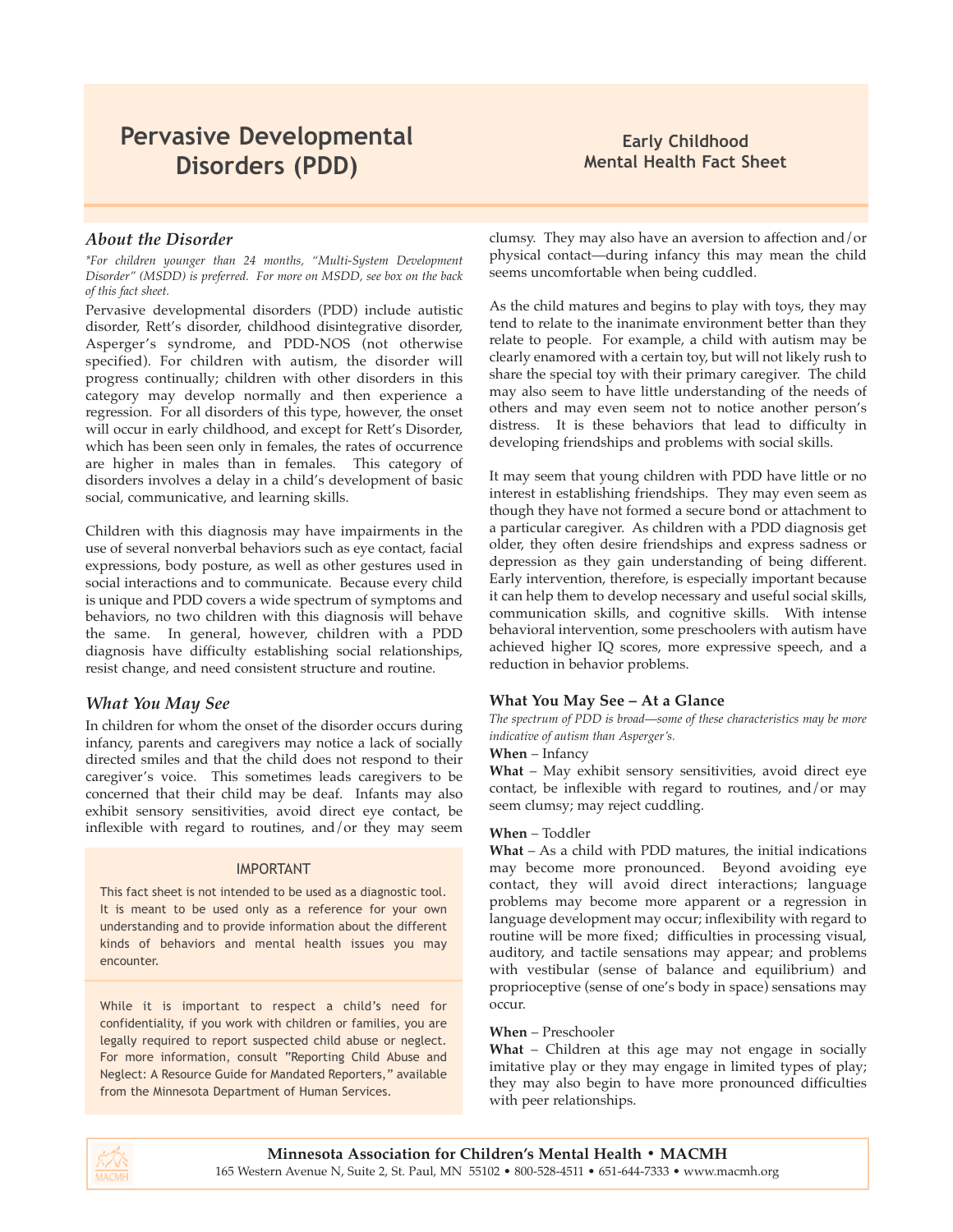### **Pervasive Developmental Disorders (PDD)** *(continued)*

### *Symptoms and Behaviors*

- Inflexible adherence to routines or rituals
- Avoidance of eye contact
- Impairment in non-verbal communication
- Abnormally intense focus or interest in a specific area (for example, may be intensely focused on vehicle wheels or may insist that every toy is a guitar)
- Language problems may be apparent—the child may rarely speak, may be unable to initiate or sustain a conversation, or may repeat phrases over and over
- Lack of varied play
- Lack of social imitative play typical of developmental level (for example, will not have tea parties or play store)
- May lack sensitivity to or be highly sensitive to sounds, lights, smells, touch, and/or the taste and texture of foods

### *Strategies*

- Provide a highly structured environment.
- Use graphic or visual schedules.
- Prepare the child for changes and transitions.

### Multi-System Developmental Disorder (MSDD)

For children younger than 24 months, Multi-System Developmental Disorder (MSDD) is preferred.

A child with MSDD does not totally lack the ability to develop a social/emotional relationship with a primary caregiver but will have impairment in developing this relationship. The child may avoid contact with caregivers, but will give slight cues that show attachment. These children have difficulty forming, maintaining, and/or developing communication, including preverbal gestures. For many toddlers with MSDD, language does not serve a communicative intent. They may memorize parts of songs or dialogue but they do not use speech to communicate.

A child with MSDD may have major difficulty processing visual, auditory, tactile, proprioceptive (spatial awareness of one's body), and vestibular sensations. Most have poor motor planning—they lack the ability to sequence their movements to create a desired outcome—and may appear very clumsy when learning a new skill. Infants and toddlers diagnosed with MSDD also show impairments in processing sensations. For example, they may be extremely sensitive to touch (startling or even having a tantrum when touched lightly), or they may show great pleasure in heavy pressure (being sat on or wedging themselves in small spaces behind furniture).

Early interventions can be very successful in helping a child with MSDD develop processing tools and coping strategies. assessment and intervention plan that utilizes a speech therapist, occupational therapist, family psychologist, and other professionals as necessary is crucial.

- Teach basic skills such as responding to their name, sitting with a group, and following directions.
- Teach social skills like taking turns and looking at the person you are talking to; if eye contact is too intense, teach the child to look at a person's forehead or nose instead.
- Structure playtime to help the child interact with peers (for example, assign peer buddies or establish cooperative groups to ensure inclusion).
- Find a creative way to show affection—although some children with PDD do not like to be touched, some do enjoy firm hugs.
- Ask the child's primary caregiver if there are any strategies (such as language games the child plays at speech therapy) that could be incorporated into the child's play.

### *Documenting Your Concerns and Next Steps*

When documenting behavior, avoid generalizations such as "Katie appears to have autistic tendencies or difficulty communicating." Instead, record specific behavior, for example, "This afternoon we did not go outside because it was raining—Katie threw the blocks and laid on the floor crying for 30 minutes and no amount of redirecting or consoling seemed to help. I think I am beginning to see a pattern with Katie; she has exhibited similar difficulty with changes in the schedule at other times as well."

If a child's behaviors are causing concern, you may want to suggest to the parents that they take their child to their primary care provider who may refer the parents to a mental health professional, an early childhood behavior specialist, or a developmental pediatrician. When discussing your concerns, focus on the child's behaviors and avoid drawing conclusions about whether the behaviors are indicative of a mental health problem.

For more information about early childhood mental health, see MACMH's *A Guide to Early Childhood Mental Health*, available for order at www.macmh.org.

### Ready Resources

- Autism Society of America at www.autism-society.org
- Kami M. Talley Reading and Resource Center at the University of Minnesota offers a bibliography of resources at http://education.umn.edu/ChildCareCenter/Kamihealing throughbooks/
- National Institute of Mental Health at www.nimh.nih.gov
- SAMHSA's National Mental Health Information Center at www.mentalhealth.samhsa.gov
- ZERO TO THREE at www.zerotothree.org

*Information included in this fact sheet comes from the DSM-IV-TR (Diagnostic and Statistical Manual of Mental Disorders, Fourth Edition, Text Revision) and DC:0–3R (Diagnostic Classification of Mental Health and Development Disorders of Infancy and Early Childhood: Revised Edition).*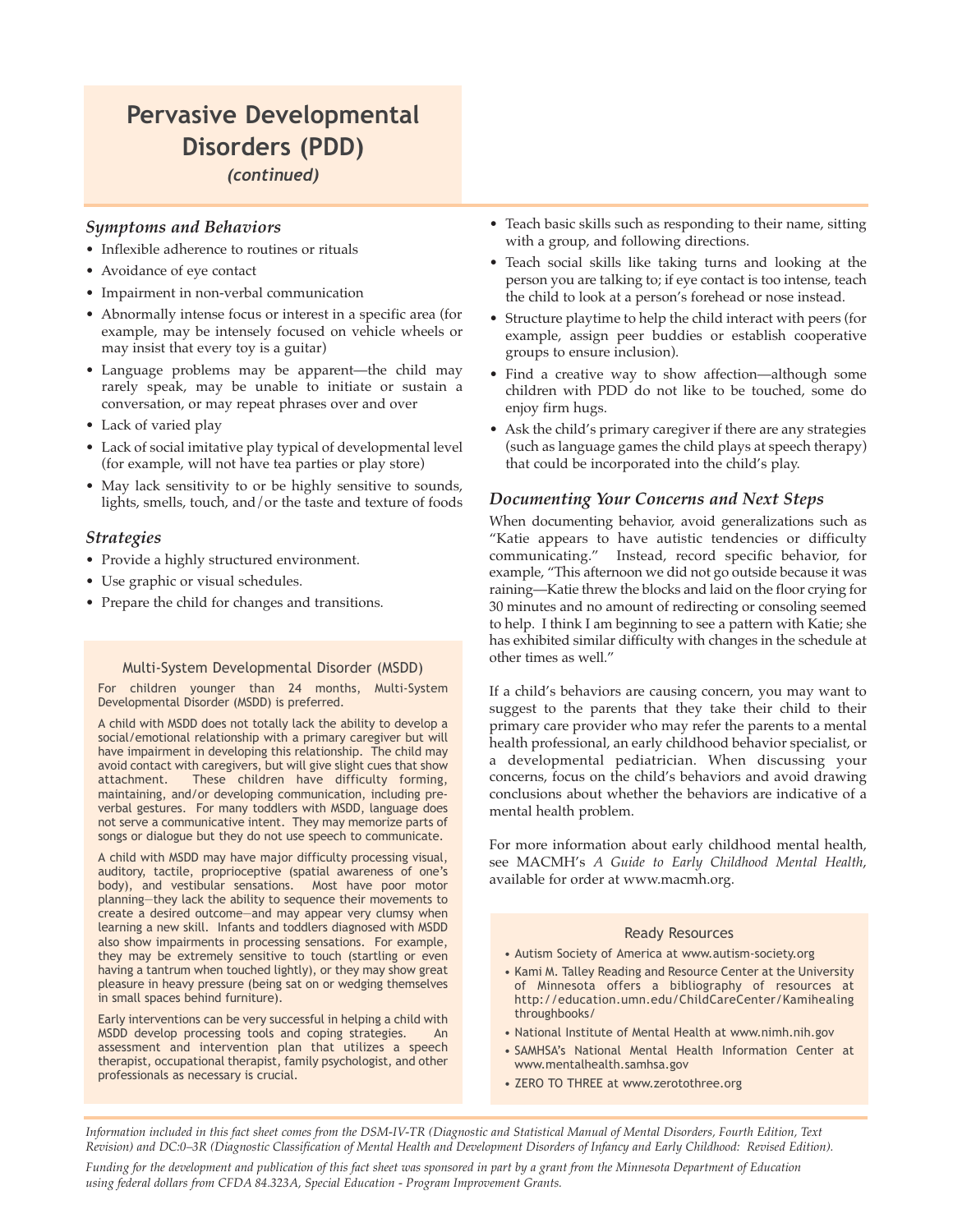# **Posttraumatic Stress Disorder (PTSD)**

### **Early Childhood Mental Health Fact Sheet**

### *About the Disorder*

Young children who have been exposed to an event that is life threatening (threatened death or serious injury), that is perceived as life threatening, or that threatens the physical safety of a caregiver can develop Posttraumatic Stress Disorder (PTSD). The trauma may be a sudden unexpected event, a series of connected events, or an enduring situation. Typically, the traumatic experience is so overwhelming and out of the ordinary compared to one's usual experience that one's ability to cope is overpowered. A child with PTSD will likely experience recurrent and intrusive thoughts and memories of the traumatic event, they may have flashbacks (a child may freeze or stare into space for a time), or they may suffer physical stress when reminded of the event (pounding heart, upset stomach). A child who has persistent symptoms that interfere with daily functioning requires immediate intervention.

### *What You May See*

After experiencing or re-experiencing a traumatic event, young children will often appear very disorganized and overwhelmed. Although infants do not have the ability to communicate their distress verbally or through play, it doesn't mean they can't experience PTSD. (See box for more on emotional development.) For infants, the symptoms of the disorder may be a difficulty in going to sleep or a pattern of disrupted sleep, an exaggerated startle response, increased irritability or fussiness, and/or intense separation anxiety.

A parent or caregiver may notice that the child sometimes engages in post-traumatic play by reenacting the trauma; unfortunately this type of play does not reduce their anxiety

### IMPORTANT

This fact sheet is not intended to be used as a diagnostic tool. It is meant to be used only as a reference for your own understanding and to provide information about the different kinds of behaviors and mental health issues you may encounter.

While it is important to respect a child's need for confidentiality, if you work with children or families, you are legally required to report suspected child abuse or neglect. For more information, consult "Reporting Child Abuse and Neglect: A Resource Guide for Mandated Reporters," available from the Minnesota Department of Human Services.

about the trauma because they do not incorporate solutions or alternative endings during their play. Also, the play will be less imaginative than the child's usual play. In addition, some children may ask repeated questions about the subject of the trauma. For example, a child who has been bitten by a dog may ask numerous questions about dogs and may want to look at pictures of dogs. These children will be distressed but will still obsess about the topic of the trauma.

Symptoms of PTSD can sometimes be difficult to differentiate from age-appropriate behaviors such as temper tantrums. Frequency can also be difficult to determine because of varying developmental levels—for example, how many tantrums do 2 year olds usually have per week? Also be aware that as the child processes the trauma, their memories of the event may change because they are trying to make sense of the events; as this processing continues and the child begins to heal, allow for change in the story.

### Emotional Development During Early Childhood

Observable emotions develop throughout the first year of life. Some emotions that are critical to the diagnosis of PTSD are sadness, which develops around 3 months; recognizing fear in others, which develops around 5 months; anger and surprise, which develop around 6 months; and fear, which develops around 9 months.

By the age of 9 months, infants are able to reproduce events (behaviorally) from the day before, which indicates the development of explicit memory. Though traumatic events can be visualized with varying degrees of clarity and depth perception depending on visual abilities developed during the first 6 months, infants don't have the developmental abilities to express observable symptoms of PTSD until around 9 months of age.

Full verbal recollection (further development of explicit memory) of a traumatic event is likely if the trauma occurs after 28 to 36 months of age. A child will be able to give a full narrative of what they understand/remember about trauma event around that age. The behavioral expression of trauma is also dependent on each child's motor development.

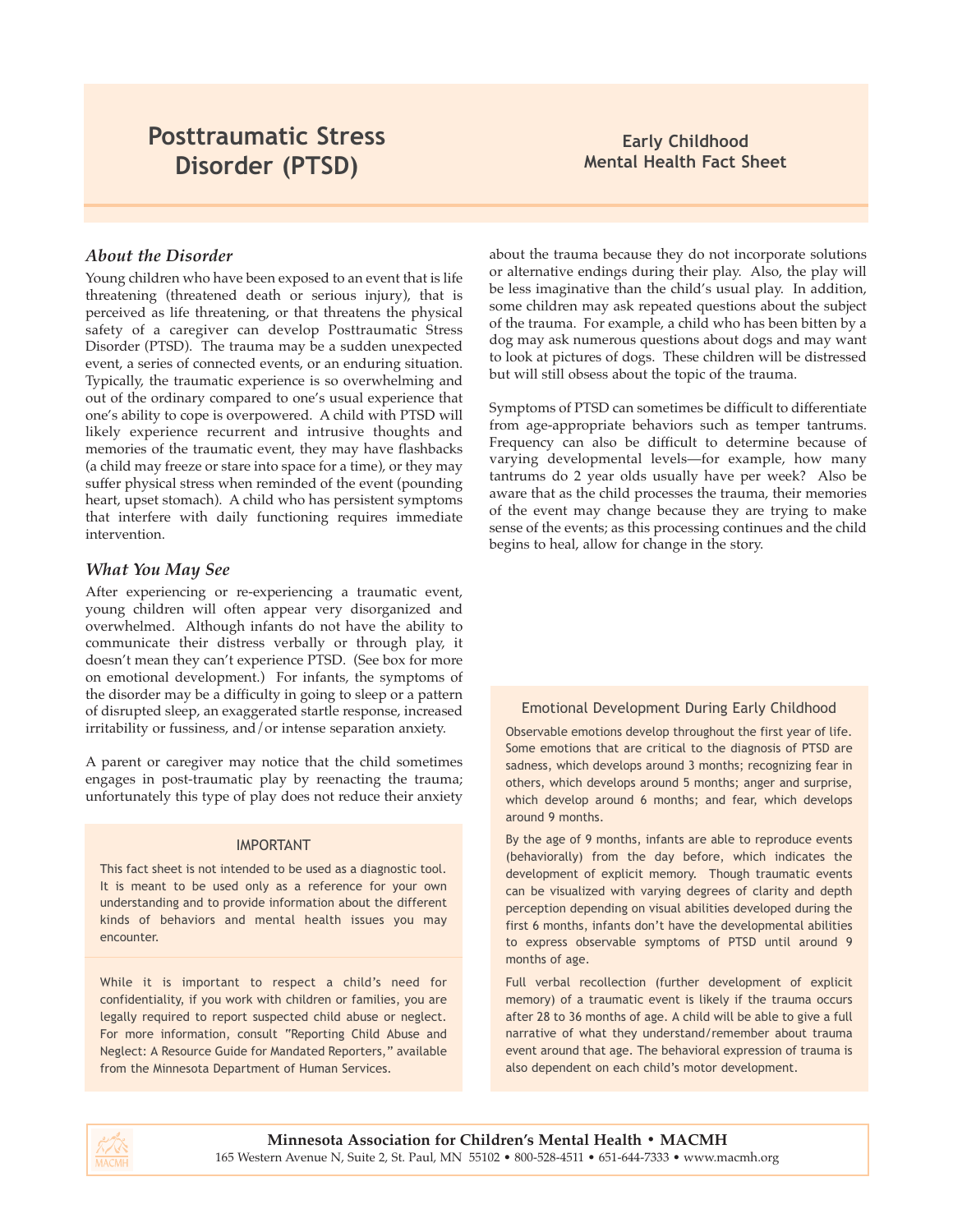### **Posttraumatic Stress Disorder (PTSD)** *(continued)*

### *Symptoms*

- Preoccupied with the event
- Compulsively reenacting the event in play
- Exaggerated startle response
- Flashbacks
- Temporary loss of previously acquired developmental skills, such as talking or toileting
- Increased irritability, outbursts of anger or extreme fussiness, or temper tantrums
- Increased social withdrawal
- Aggression toward peers, adults, or animals
- Diminished interest in significant activities, including play, social interactions, and daily routines
- Protest going to bed
- Repeated nightmares; night terrors
- Fear of the dark, fear of toileting alone, and other new fears
- Constriction in play

### *Strategies*

- Create a space of trust, safety, and acceptance; build trust with the child.
- Be warm and welcoming.
- Use plenty of soothing techniques, holding, rocking, and/or gentle talking (take into account the child's temperament when using these techniques).
- Give the child a lot of verbal empathy and support.
- Physical proximity of a trusted person may be necessary.
- Assist the child in developing an accurate narrative of the traumatic event; correct misconceptions and distortions. Use storytelling to help develop alternative endings.
- Avoid circumstances that are upsetting or re-traumatizing for the child.
- If the child has an emotional response to a reminder of the event or if the child appears to be re-living the event, help the child to recognize that the emotion belongs to the past and that it is not what is happening at the present time.
- Respond empathetically when a child loses a skill that they had mastered before the traumatic event. Toilet training is the most common in this category. Return to teaching the skill to the child just as you had done the first time.

• Paints, clay, dolls, and water play provide some children with outlets for their feelings; incorporate this type of play into your day.

### *Documenting your Concerns and Next Steps*

When documenting behavior, avoid generalizations such as "Trevor seems anxious about loud noises." Instead write down what situations cause a child to have increased anxiety. Recording the frequency of the behavior and what the child said and did as well as what happened right before and after the change in behavior can help identify areas of concern. Also assess if there have been any traumatic events in the child's life. A parent may confide in you that the child witnessed domestic abuse—if so, provide the parent with resources in the community that can offer support and guidance. It is also a good idea to have resources and fact sheets on domestic abuse, substance abuse, and maternal depression available for parents.

If a child's behaviors are causing concern, you may want to suggest to the parents that they take their child to their primary care provider who may refer the parents to a mental health professional, an early childhood behavior specialist, or a developmental pediatrician. When discussing your concerns, focus on the child's behaviors and avoid drawing conclusions about whether the behaviors are indicative of a mental health problem.

For more information about early childhood mental health, see MACMH's *A Guide to Early Childhood Mental Health*, available for order at www.macmh.org.

### Ready Resources

- Kami M. Talley Reading and Resource Center at the University of Minnesota offers a bibliography of resources at http://education.umn.edu/ChildCareCenter/Kamihealing throughbooks/
- National Institute of Mental Health at www.nimh.nih.gov
- The Posttraumatic Stress Disorder Alliance at www.ptsdalliance.org
- SAMHSA's National Mental Health Information Center at www.mentalhealth.samhsa.gov
- ZERO TO THREE at www.zerotothree.org

*Information included in this fact sheet comes primarily from the DC:0–3R (Diagnostic Classification of Mental Health and Development Disorders of Infancy and Early Childhood: Revised Edition).*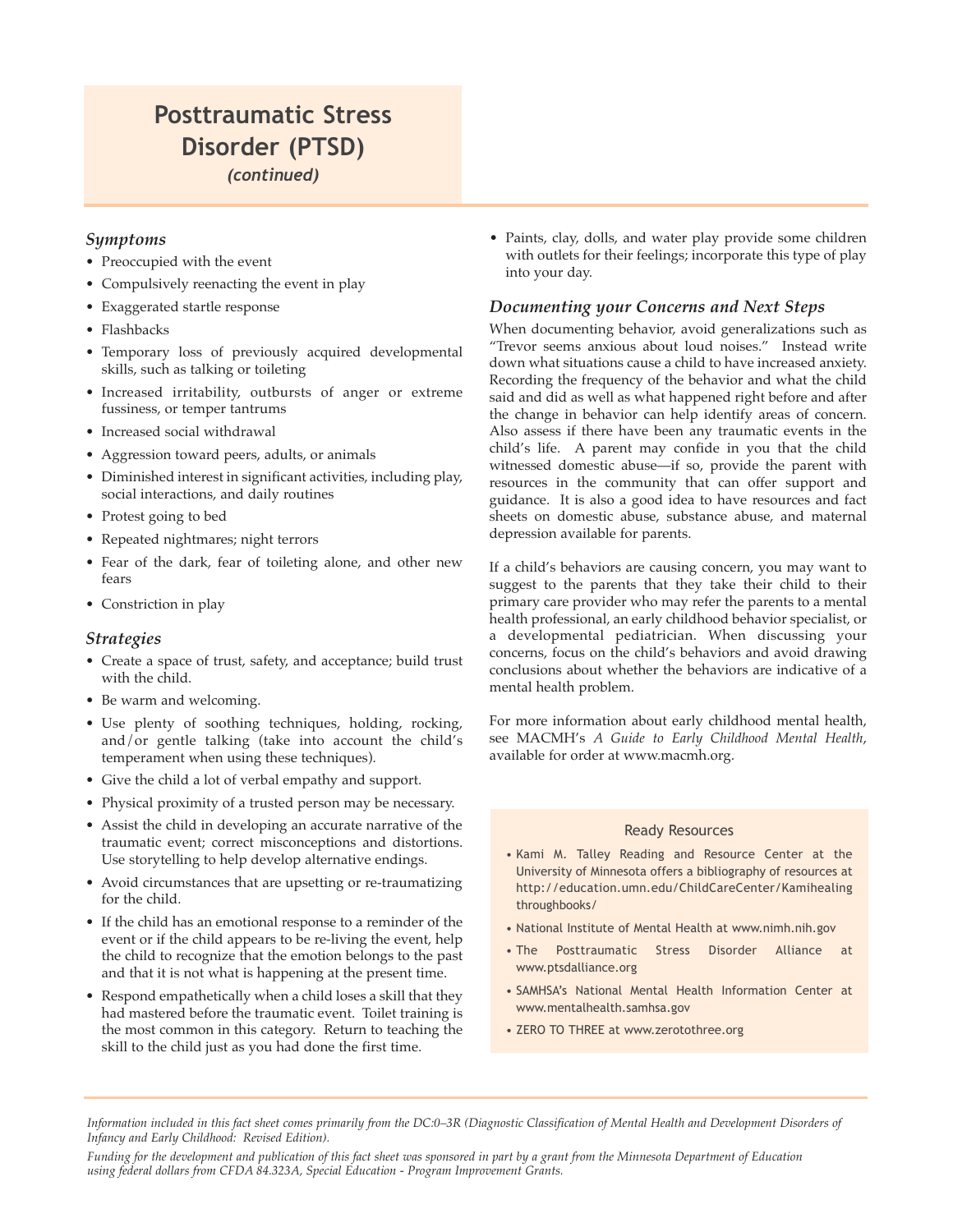# **Regulation Disorder of Sensory Processing**

### **Early Childhood Mental Health Fact Sheet**

### *About the Disorder*

Young children with this disorder struggle to regulate their emotions and behaviors as well as their motor abilities in response to sensory stimulation. The sensory stimulation can include touch, sight, sound, taste, smell, sensation of movement in space, and awareness of the position of one's body in space. A child's struggle with these sensory inputs leads to impairment in their development and functioning. These children have trouble maintaining a calm, alert, or affectedly positive state. The three types of regulation disorder of sensory processing are:

- hypersensitive, which has two subcategories fearful/cautious and negative/defiant;
- hyposensitive/under-responsive; and
- sensory stimulation-seeking/impulsive.

For all types of this disorder, parents report that their children get upset easily, often lose their temper, have difficulty adapting to change, are overly sensitive, and/or have a difficult temperament.

### *What You May See*

### **• Hypersensitive**

These children experience sensory stimulation such as light touch, loud noises, bright lights, and rough textures as distressing. They may show an excessive startle reaction, aggression, increased distractibility, and they may attempt to escape from the stimulus. Infants may respond by being irritable or fussy. They may not be comforted easily being cuddled or sung to. In fact, these types of responses could be what the child is reacting against. Parents and caregivers may also notice hypersensitivity when trying to introduce new foods to the child because of the child's very low tolerance for a variety of textures, tastes, and smells. As children with the hypersensitive pattern mature, they typically display limited interest in sensory motor play, engage in exploration less often

### IMPORTANT

This fact sheet is not intended to be used as a diagnostic tool. It is meant to be used only as a reference for your own understanding and to provide information about the different kinds of behaviors and mental health issues you may encounter.

While it is important to respect a child's need for confidentiality, if you work with children or families, you are legally required to report suspected child abuse or neglect. For more information, consult "Reporting Child Abuse and Neglect: A Resource Guide for Mandated Reporters," available from the Minnesota Department of Human Services.

than is expected for their age, and exhibit difficulty in fine motor coordination. All of this is usually due to the fact that they self-limit activities because of their sensitivity.

Children with a hypersensitive sensory processing disorder fall into one of two sub-categories, either fearful/cautious or negative/defiant. Children who show signs of the fearful/cautious pattern will show stress when routines change, are very shy and clingy in new situations, have a limited ability to self soothe, and express excessive fears and worries. These children are very cautious, inhibited, and fearful. The negative/defiant hypersensitive child may appear negativistic, stubborn, controlling, and will often do the opposite of what is asked or expected. The child may be slow to engage in new experiences, is aggressive when provoked, and exhibits compulsiveness and perfectionism.

### **• Hyposensitive/Under-Responsive**

These children require high-intensity sensory input before they are able to respond. They are quiet and watchful at times and may appear withdrawn and difficult to engage. Infants may appear delayed or depressed and lack the desire to explore their environment. As preschoolers, they often have fewer words for dialogue and show a limited range of behaviors, ideas, and fantasies. These children will seek out activities that they know will provide them with adequate sensory stimulus—they may spin on a sit-n-spin, swing for long periods of time, or jump up and down on a bed. They tend to show disinterest in exploring relationships, have poorquality motor skills, engage in limited exploratory activity, and have limited flexibility when involved in activities.

### **• Sensory Stimulation-Seeking/Impulsive**

Infants with this pattern will crave and seek sensory stimulation. Preschoolers will appear excitable, have intrusive behaviors, and exhibit a daredevil style. The motor activities of these children are often unfocused so they may appear clumsy due to poor motor planning.

These children may seem aggressive and fearless or impulsive and disorganized. Their behavior patterns involve high activity—for example, they will shriek with joy if you sit on them because they seek contact and stimulation through deep pressure. At times, this desire for contact coupled with poor motor planning and disorganized motor skills can lead to things being broken, unintended intrusions into others' physical space, and unprovoked hitting. These actions are often misinterpreted as aggressive, so other children may respond with aggression, which may then lead the child with the sensory stimulation-seeking/impulsive disorder to develop aggressive behaviors.

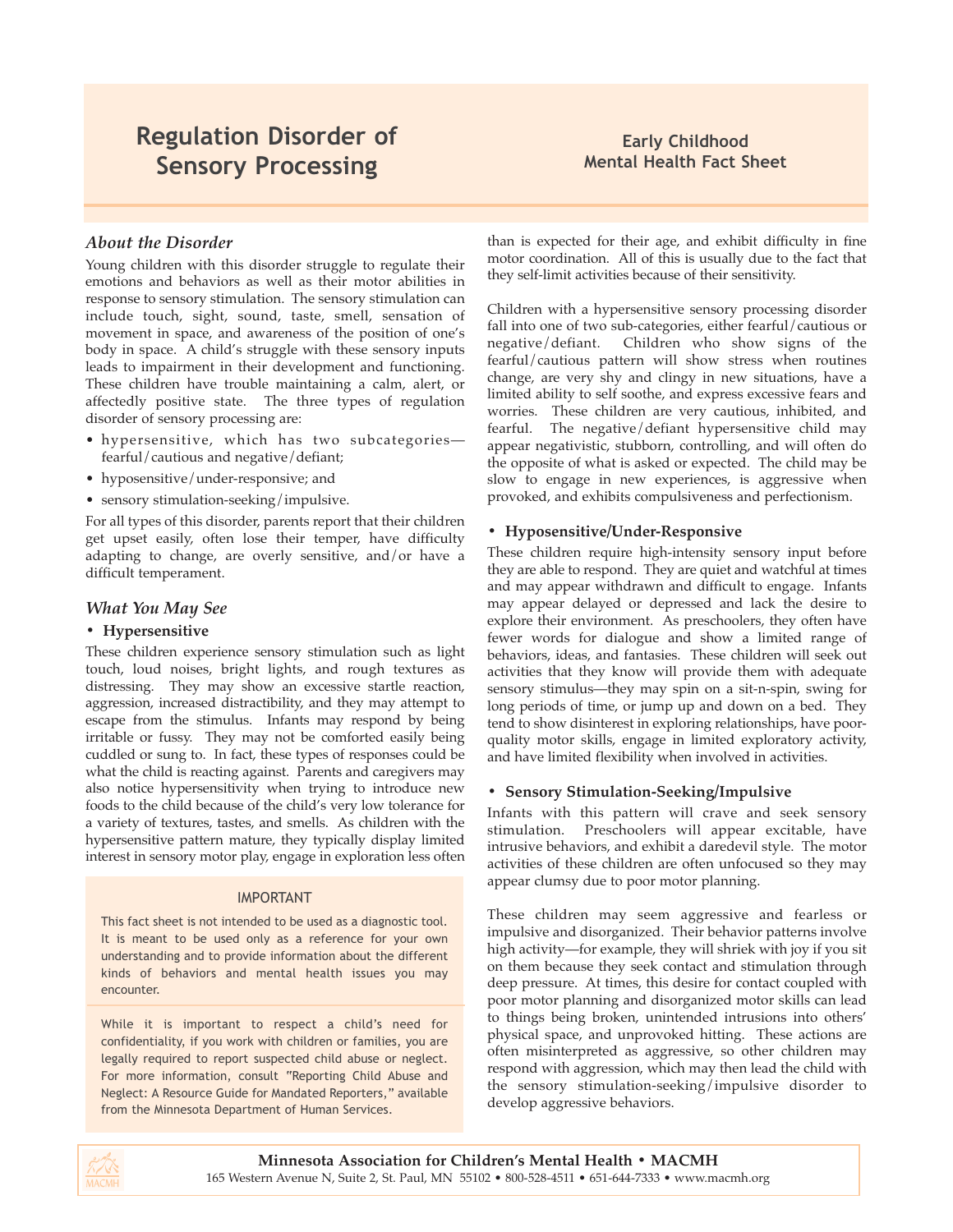### **Regulation Disorder of Sensory Processing** *(continued)*

### *Symptoms*

Children who have difficulty regulating and processing sensory input typically exhibit three features: 1) sensory processing difficulties, 2) motor difficulties, and 3) a specific behavioral pattern. A child with this disorder will be sensitive (either over or under) to touch, sights, sounds, smells, and sensations of movement in space.

- A child may be irritated by some types of clothes and shoes
- Bright, florescent lights may cause irritability or a meltdown
- A child may have a very limited diet and strongly resist foods because of the texture
- Routine tasks, such as brushing teeth and combing and/or cutting hair, may be nearly impossible to accomplish
- Toddlers may love or hate rough and tumble play
- A child may appear annoyed when touched too gently—in infants, this may mean they won't want to be cuddled or they may prefer firm swaddling
- A child may have difficulty sleeping if a room isn't completely dark

### *Strategies*

*For all children:*

- Show soothing and empathetic support of the child's individual needs.
- Announce transitions to the child who needs extra time to adjust; when significant changes are happening (such as moving to a new room), a slow and gradual change with plenty of emotional support can help a child adjust.
- Show the child empathy and love. A caregiver who can manage warmth even in the face of negativism or rejection will help the child's emotional development—it may take time, but don't give up!
- Help the child engage, attend to, interact with, and explore the environment.

### *For hypersensitive children:*

- Provide quiet, calm spaces when possible.
- Watch for cues from the child that the environment is overly stimulating (for example, some children love loud noises, but a hypersensitive child may cover their ears).
- Find out the best way to show comfort, and help the child's peers to show comfort in similar ways (for example, let the child's peers know how close is too close).

*For under-responsive children:*

- Provide interactive input and exaggerated gestures.
- Reach out to the child; use animated expressions.

• Give robust responses to the child's cues, however slight the cues may be.

*For sensory stimulation-seeking/impulsive children:*

- Provide the child with constructive opportunities for sensory and affective involvement.
- Encourage and teach the child to recognize their own limits, especially with regard to issues of safety.
- Encourage the use of imagination and support exploration of the external environment.

### *Documenting your Concerns and Next Steps*

When documenting a child's sensory sensitivities being very observant and specific is especially important. For example, noting that "Jonah rarely eats all his lunch" is not as informative as "Jonah didn't have yogurt at snack today, and I noticed he rarely eats pudding when it's packed in his lunch." Or saying that "Michelle washes her hands a lot" is not as descriptive as "Michelle washes her hands immediately after activities that involve paint or anything gooey—even silly putty, which doesn't stay on your hands." Keeping close tabs on when a child has an unusual response to sensory stimuli may help to discover a pattern that will help determine which sensory stimuli trigger a response.

If a child's behaviors are causing concern, you may want to suggest to the parents that they take their child to their primary care provider who may refer the parents to a mental health professional, an early childhood behavior specialist, or a developmental pediatrician. When discussing your concerns, focus on the child's behaviors and avoid drawing conclusions about whether the behaviors are indicative of a mental health problem.

For more information about early childhood mental health, see MACMH's *A Guide to Early Childhood Mental Health*, available for order at www.macmh.org.

### Ready Resources

- Kami M. Talley Reading and Resource Center at the University of Minnesota offers a bibliography of resources at http://education.umn.edu/ChildCareCenter/Kamihealing throughbooks/
- National Institute of Mental Health at www.nimh.nih.gov
- SAMHSA's National Mental Health Information Center at www.mentalhealth.samhsa.gov
- ZERO TO THREE at www.zerotothree.org

*Information included in this fact sheet comes primarily from the DC:0–3R (Diagnostic Classification of Mental Health and Development Disorders of Infancy and Early Childhood: Revised Edition).*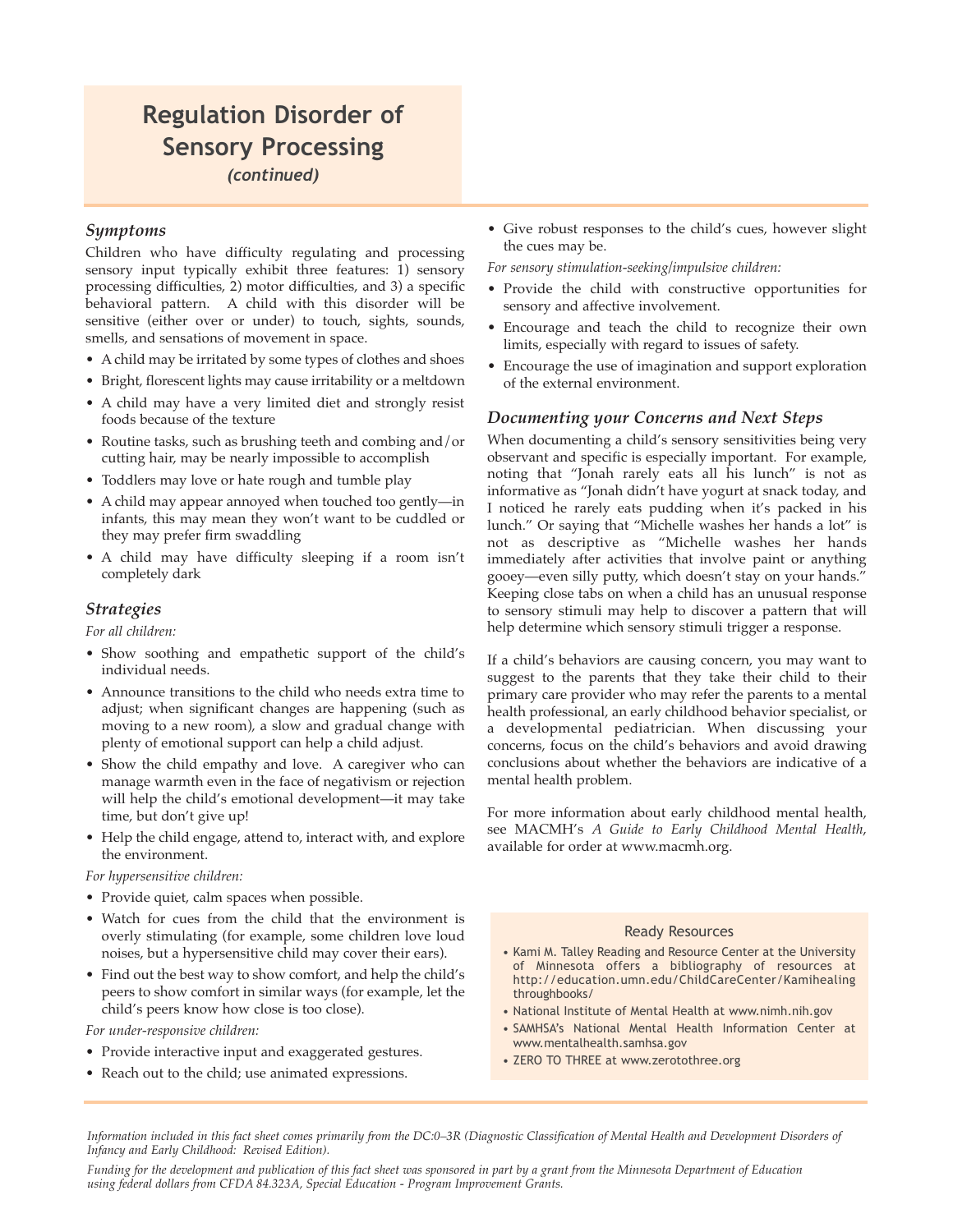# **Tourette Syndrome Early Childhood Early Childhood Early Childhood**

# **Mental Health Fact Sheet**

### *About the Disorder*

Tourette Syndrome (TS) is a neurological disorder characterized by tics—involuntary, rapid, sudden movements and vocalizations (though they may not occur simultaneously) that occur repeatedly in the same way. For children with Tourette Syndrome (also known as Tourette's Disorder), onset typically occurs before 7 years of age, and the disorder is usually recognized two to three years after onset. In most children, the severity peaks at 9 to 11 years of age. About 5 to 10 percent of children have an intensifying course with little or no improvement. In about 85 percent of children, symptoms diminish during and after adolescence.

The symptoms include:

- Both multiple motor and one or more vocal tic(s) present at some time during the illness; however, the motor and vocal tics may not necessarily occur simultaneously;
- The occurrence of tics many times a day (usually in bouts) nearly every day or intermittently throughout a span of more than one year; and
- Periodic changes in the number, frequency, type (vocal or motor), and location of the tics; severity of the tics will wax and wane; symptoms can sometimes disappear for weeks or months at a time.

Research at the National Institute of Mental Health suggests that some cases of TS (and related Obsessive Compulsive Disorder) may be an auto-immune response triggered by antibodies produced to counter strep infection. This phenomenon is known as PANDAS. There is also a confirmed genetic basis for TS; therefore, parents seeking medical assistance for possible tic behavior in their children

### IMPORTANT

This fact sheet is not intended to be used as a diagnostic tool. It is meant to be used only as a reference for your own understanding and to provide information about the different kinds of behaviors and mental health issues you may encounter.

While it is important to respect a child's need for confidentiality, if you work with children or families, you are legally required to report suspected child abuse or neglect. For more information, consult "Reporting Child Abuse and Neglect: A Resource Guide for Mandated Reporters," available from the Minnesota Department of Human Services.

should mention to their medical professionals any similar ticlike behaviors observed in other family members. Both psychiatrists and neurologists are qualified to diagnose a case of Tourette Syndrome.

### *What You May See*

During infancy, symptoms of Tourette Syndrome are usually not evident. Around age 3, a child may begin to show motor or vocal tics. The most common first symptom in children with Tourette Syndrome is a facial tic, such as rapidly blinking eyes or twitches of the mouth. Tics of the limbs as well as involuntary sounds such as throat clearing and sniffing may also be initial signs. The tics, however, may be somewhat difficult to recognize because speech patterns and motor skills are still developing. By about age 4 when speech patterns and motor development are well established, vocal and motor tics may become more apparent. Vocal tics may include vocal outbursts, imitating or echoing the words of others, throat clearing, coughing, or snorting. Motor tics may be as simple as blinking, wrinkling the nose, or lip licking; or they may be as complex as arm or leg jerks, kicking, twirling, or fist clenching. You may also see that a child who is experiencing tics may be teased by others who don't realize that the tics are involuntary.

The complexity of some symptoms is often perplexing to family members, friends, and others who may find it hard to believe that the actions or vocal utterances are involuntary. Tics do, over time, change and vary in severity. For example, tics typically increase as a result of tension or stress, and decrease with relaxation or when focusing on an absorbing task. And although they can often be controlled or suppressed for brief periods of time, they are experienced as irresistible and, as with the urge to sneeze, eventually must be expressed.

### *Symptoms*

- Repetitive eye blinking
- Repetitive clearing of the throat
- Repetitive coughing
- Repetitive lip licking
- Repetitive fist clenching
- Imitating or echoing the words of others
- Imitating or echoing the motions of others
- Leg jerks
- Vocal outbursts